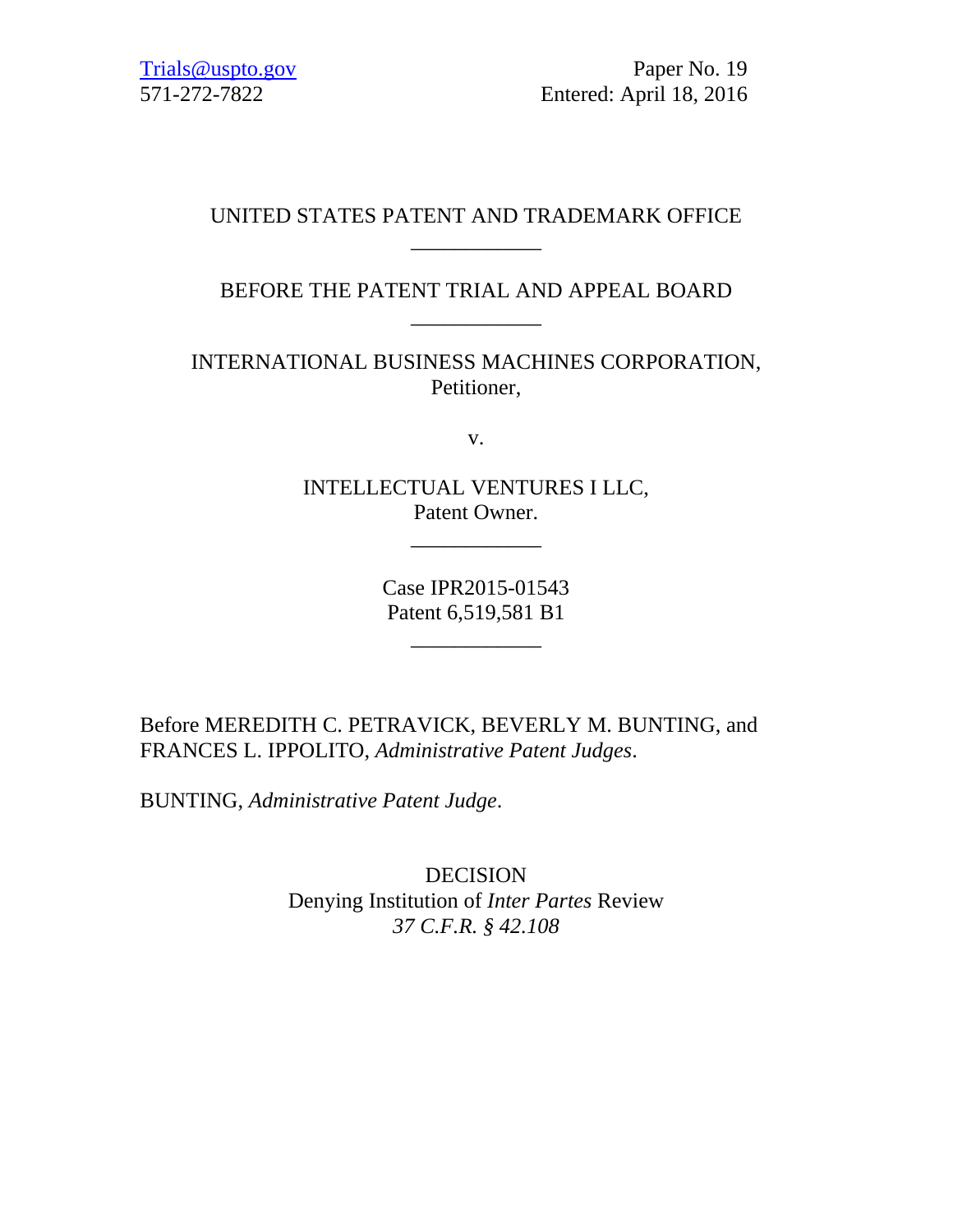### I. INTRODUCTION

International Business Machines Corporation ("Petitioner") filed a Petition on July 02, 2015 pursuant to 35 U.S.C. §§ 311–319, requesting an *inter partes* review of claims 11–19 and 39–47 (the "challenged claims") of U.S. Patent No. 6,519,581 B1 (Ex. 1004, "the '581 patent"). Paper 2, ("Pet."). Pursuant to our December 7, 2015 Order (Paper 16), Intellectual Ventures I LLC ("IV"), timely filed a Preliminary Response to the Petition on January 20, 2016 (Paper 17, "Prelim. Resp."). We have jurisdiction under 35 U.S.C. § 314, which provides that an *inter partes* review may not be instituted "unless . . . there is a reasonable likelihood that the petitioner would prevail with respect to at least 1 of the claims challenged in the petition."

Taking into account the arguments and evidence presented in the Petition and Preliminary Response, and for the reasons explained below, we conclude that the Petition does not establish a reasonable likelihood that Petitioner would prevail in challenging the patentability of claims 11–19 and 39–47 of the '581 patent. We, therefore, *deny* the Petition.

#### II. BACKGROUND

### *A. Related Proceedings*

The parties identify the following proceedings in which infringement of the '581 patent has been alleged:

- *Intellectual Ventures I LLC et al. v. Erie Indemnity Company, et al*, Civ. No. 1:14-cv-00220 (W.D. Pa).
- *Intellectual Ventures I LLC et al. v. Old Republic General Insurance Group, Inc., et al, Civ. No. 2:14-cv-01130 (W.D. Pa)*; and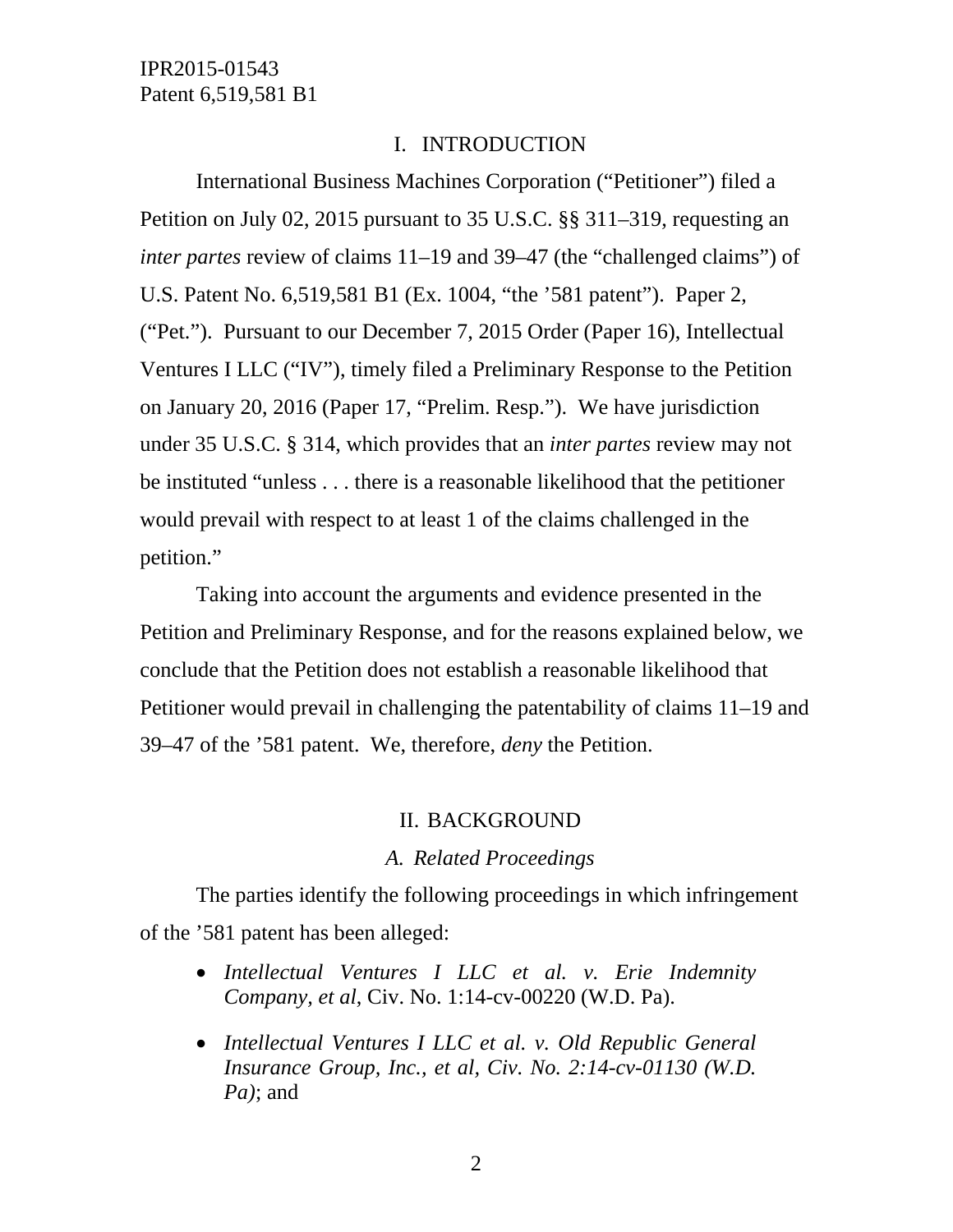*Intellectual Ventures I LLC et al. v. Highmark, Inc., et al*, Civ. No. 2:14-cv-01131 (W.D. Pa)

Pet. 1; *see also* Paper 7, 3. On March 18, 2016, in an email correspondence to the Board, Petitioner indicated that IV settled its matter with Highmark, Inc., but the appeal to the United States Court of Appeals for the Federal Circuit involving Petitioner remains pending. Ex. 3001.

The '581 Patent is also the subject of another *inter partes* review petition filed by Petitioner in IPR2015-01542 and two other *inter partes* review petitions, IPR2015-01956 and IPR2015-01957, filed collectively by Old Republic General Insurance Group, Inc., Old Republic Insurance Company, Old Republic Title Insurance Group, Inc., and Old Republic National Title Insurance Company.

### *B. The '581 Patent (Ex. 1004)*

The '581 patent, titled "Collection of Information Regarding a Device or a User of a Device Across a Communication Link," issued February 11, 2003, from U.S. Patent Application No. 09/844,858 filed on April 27, 2001, and is a continuation of U.S. Patent Application No. 09/017,112 filed on January 31, 1998, now U.S. Patent No. 6,236,983. Ex. 1004, [54], [45], [21], [22], and [63]. The '581 patent is directed to a system and method for collecting information about a device or user of the device. *Id.* at 1:13–15. The system is implemented on a client and server as shown in Figure 1, reproduced below: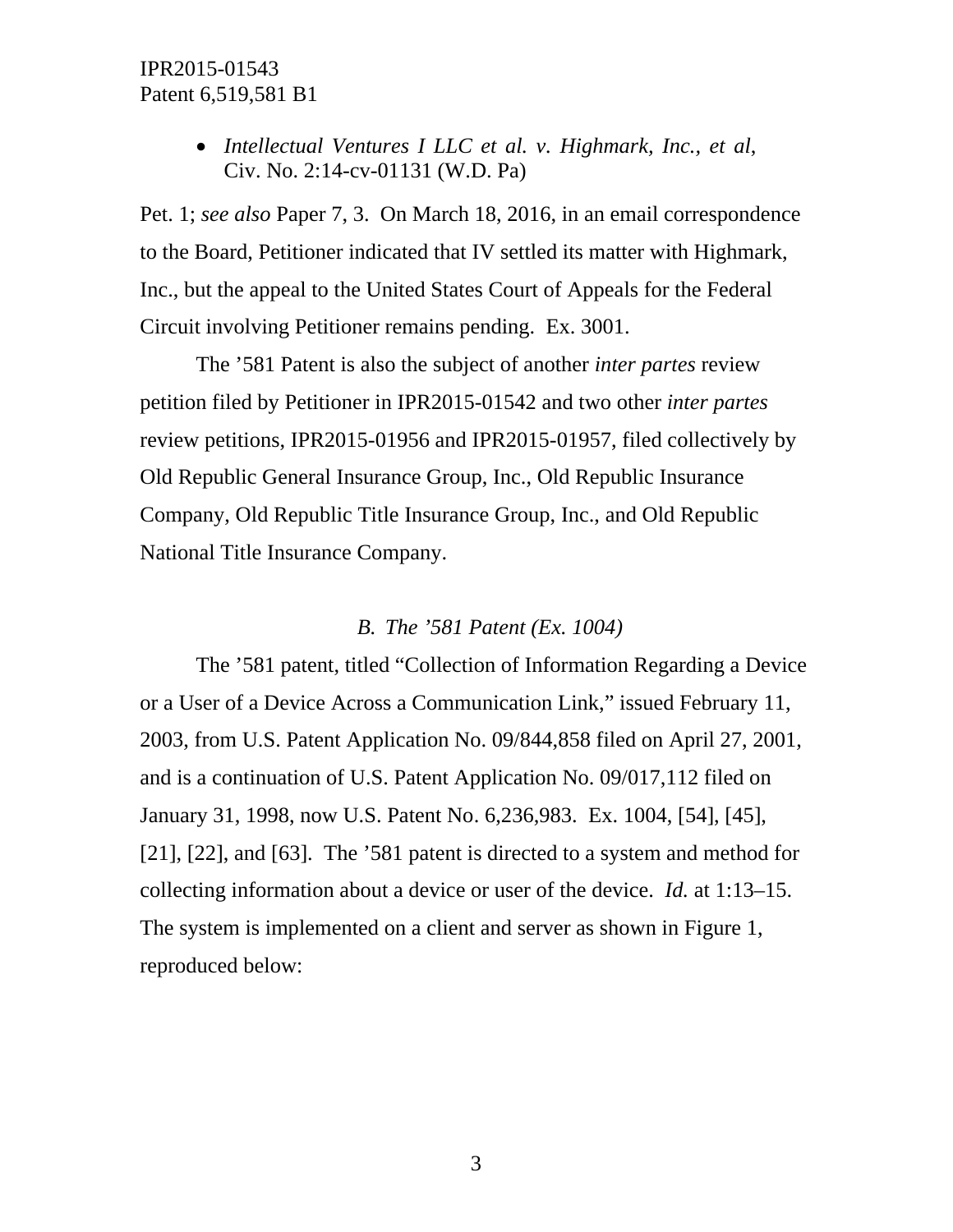

Figure 1 is a diagrammatic view of the information collection system. *Id.* at 4:8–10. Client 10 is coupled to server 12 via communication link 22, such as a local area network (LAN), a wide area network (WAN), or the Internet. *Id.* at 5:19–25. As shown, client 10 may include one or more discovery agents 14a–14d, one or more discovery rules 18a–18d, and discovery engine 16. *Id.* at 4:10–16, 4:33–35.

Each of discovery agents 14a–14d collects client and/or user information (e.g., hardware and software configurations of client 10 and the user's interests), and communicates this information to discovery engine 16. *Id.* at 4:16–25. Discovery engine 16 uses the received data to execute one or more discovery rules 18a–18d. *Id.* at 4:39–42. Examples of discovery rules includes "a series of Boolean operations, mathematical equations, or other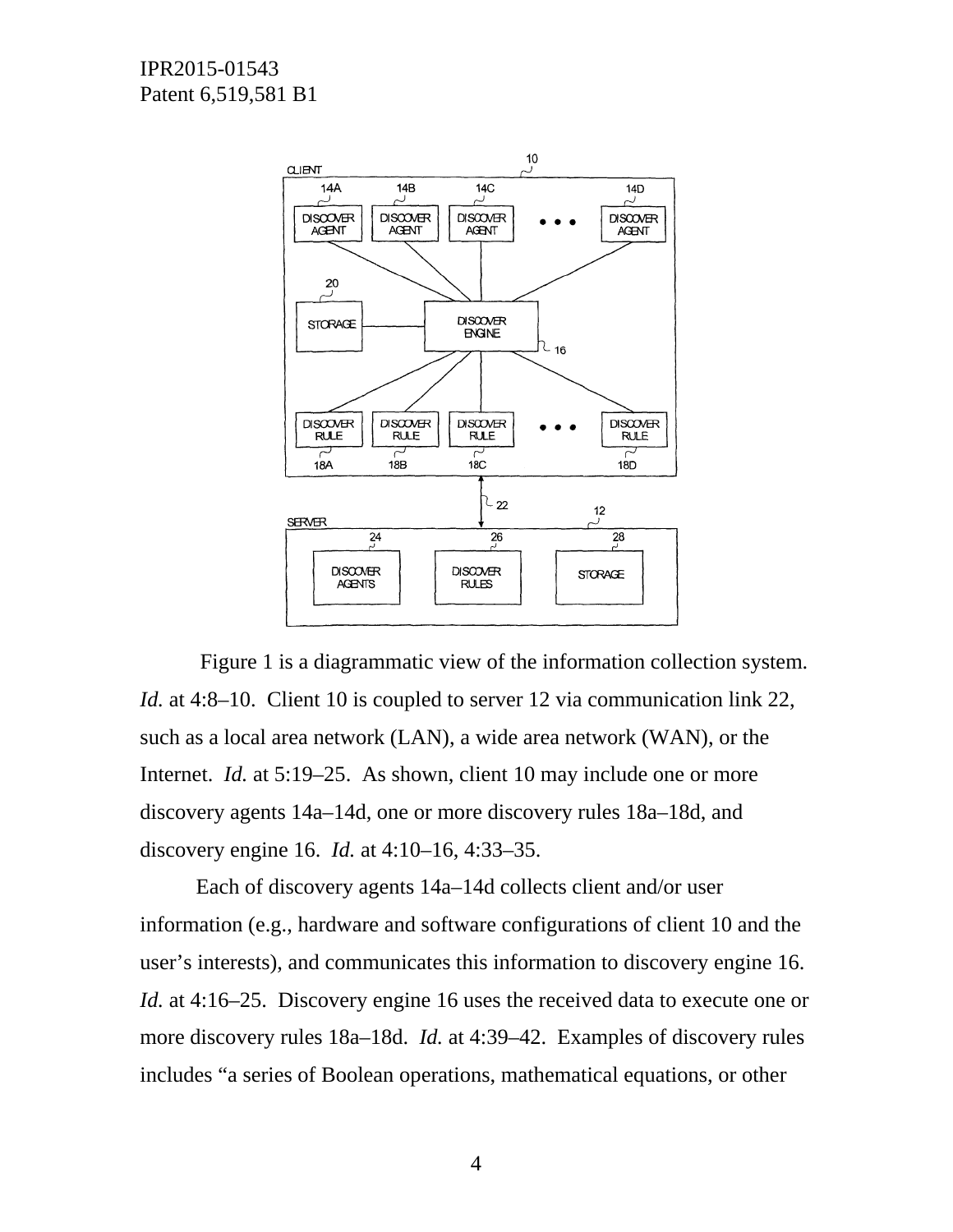comparisons or evaluations of the collected data." *Id.* at 3:19–21. The '581 patent contemplates that "the discovery rules and discovery agents are independent of one another." *Id.* at 4:38–39. The result obtained by applying a particular discovery rule "may store the received data, invoke another discovery rule, or combine the received data with previously stored data (e.g., performing data averaging)." *Id.* at 4:50–53. The '581 patent also discloses that the result "may trigger one or more activities or events." *Id.* at 4:63–64.

Server 12 likewise includes one or more discovery agents 24, one or more discovery rules 26, and a storage mechanism 28. *Id.* at 5:25–27. For example, server 12 may store various discovery agents 24 and discovery rules 26 for transmission to one or more clients, which are then activated or executed by the discovery engine contained in the client. *Id.* at 5:30–33. Additionally, storage device 28 can store various information regarding clients coupled to the server and the various discovery rules and discovery agents already installed on each client. *Id.* at 5:34–37.

### *C. Illustrative Claim*

Of the challenged claims, claims 11 and 39 are independent. Claims 12–19 depend directly or indirectly from claim 11, and claims 40–47 depend directly or indirectly from claim 39. Claim 11, reproduced below, is illustrative of the subject matter of the '581 patent:

11. In a computer system, method of collecting information comprising:

receiving a discovery rule across a communication link from a sender,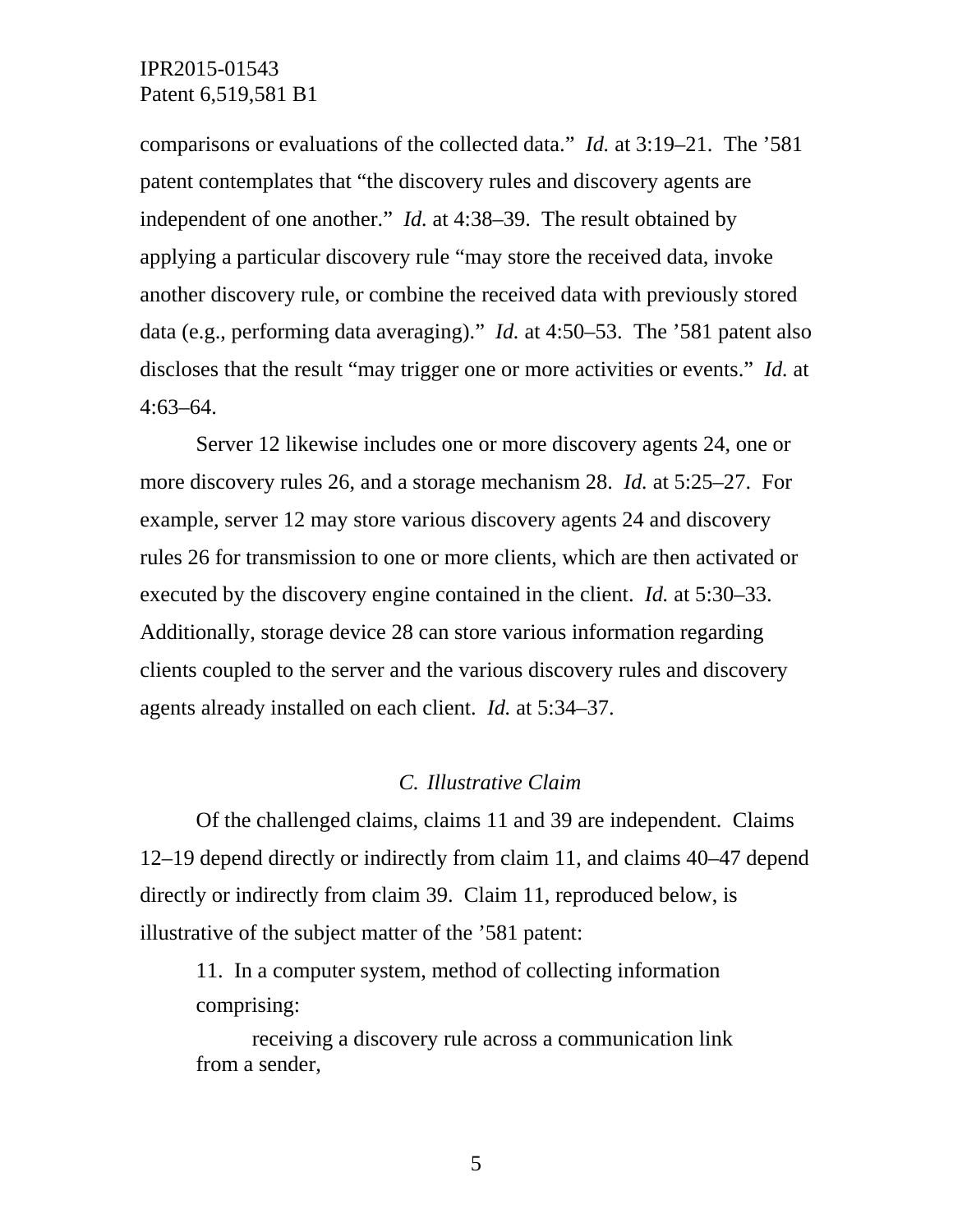> applying the discovery rule to data about the computer system or a user to generate information, and wherein the data is collected by a discovery agent located in the computer system when the discovery agent is activated and without requiring action by the user; and

communicating the information across the communication link back to the sender of the discovery rule.

Ex. 1004, 11:34–44.

 $\overline{a}$ 

### *D. Prior Art Relied Upon*

Petitioner relies on the following prior art references (Pet. 3):

| <b>Reference</b> | <b>Patent/Printed</b>                          | Date           | <b>Exhibit</b> |
|------------------|------------------------------------------------|----------------|----------------|
|                  | <b>Publication No.</b>                         | (Issued)       |                |
| Seiffert         | U.S. Patent No. 5,729,472                      | Mar. 17, 1998  | 1005           |
| Fawcett          | U.S. Patent No. 5,678,002                      | Oct. 14, 1997  | 1006           |
| Wahlquist        | U.S. Patent No. 5,367,667                      | Nov. 22, 1994  | 1007           |
| Ghezzi           | <b>Fundamentals of Software</b><br>Engineering | 1991           | 1008           |
| Berry            | U.S. Patent No. 5,668,944                      | Sept. 16, 1997 | 1009           |

## *E. The Asserted Grounds*

Petitioner challenges claims 11–19 and 39–47 of the '581 patent based on the asserted grounds of unpatentability set forth in the table below. Pet. 4.1 In support of the grounds of unpatentability referenced below, Petitioner relies on the Declaration of Dr. Richard N. Taylor. Ex. 1001.

<sup>&</sup>lt;sup>1</sup> We observe that the three grounds asserted by Petitioner are in actuality 7 separate grounds and treat them as such. Pet. 4.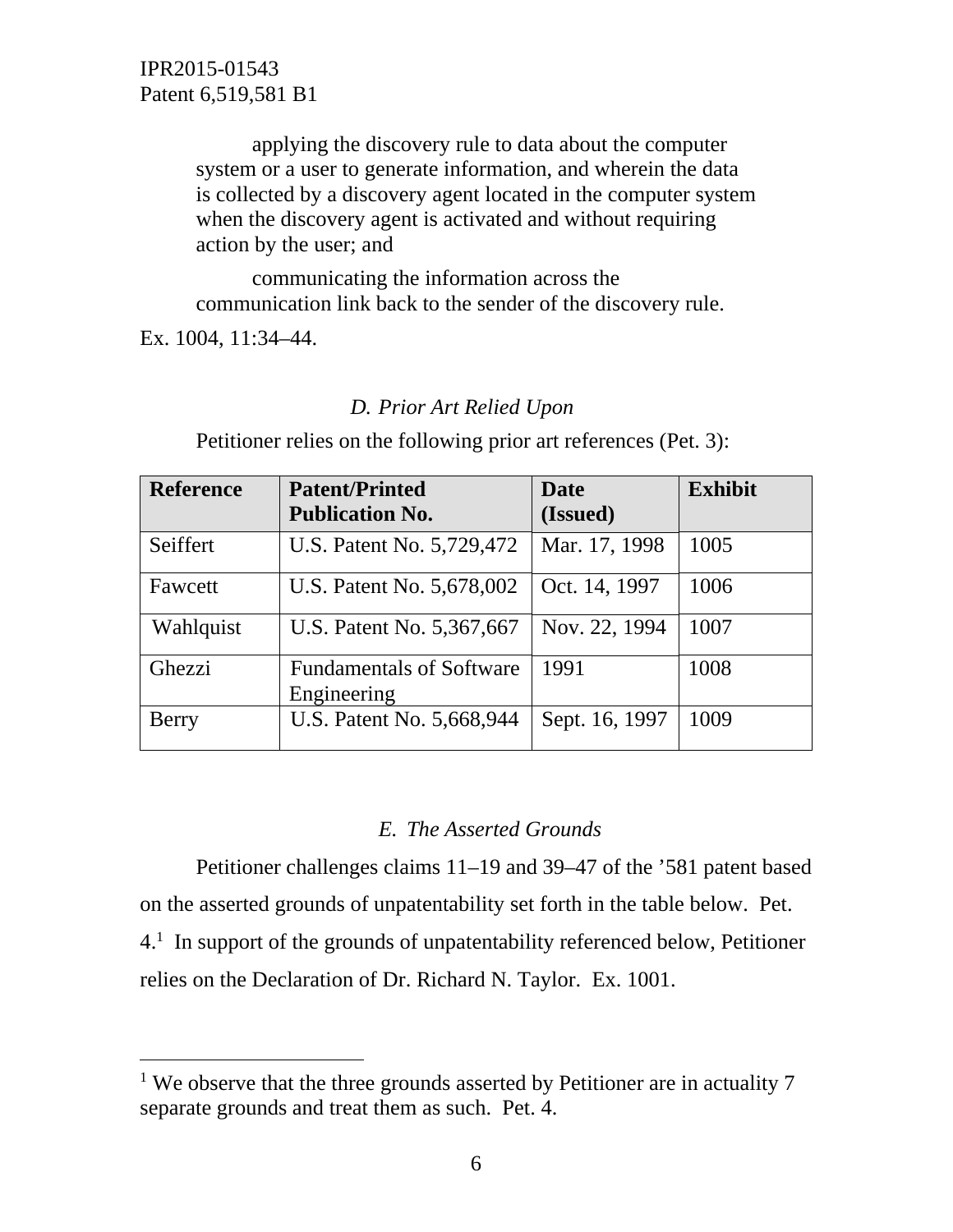| Reference(s)        | <b>Basis</b> | <b>Challenged Claims</b>            |
|---------------------|--------------|-------------------------------------|
| Seiffert            | \$102        | 11, 16–19, 39, and $44-47$          |
| Seiffert, Wahlquist | \$103        | $12-15$ , and $40-43$               |
| Fawcett             | \$102        | $11-15$ , 17, 19, 39-43, 45, and 47 |
| Fawcett, Ghezzi     | \$103        | 16 and 44                           |
| Fawcett, Berry      | \$103        | 18 and 46                           |
| Fawcett, Ghezzi     | \$103        | $11-17$ , 19, 39-45, and 47         |
| Fawcett, Ghezzi,    | $§$ 103      | 18 and 46                           |
| Berry               |              |                                     |

## III. ANALYSIS

### *A. Claim Interpretation*

 In an *inter partes* review, claim terms are given their broadest reasonable interpretation in light of the specification of the patent in which they appear. 37 C.F.R. § 42.100(b); *In re Cuozzo Speed Technologies, LLC*, 793 F.3d 1268, 1278–79 (Fed. Cir. 2015), *cert. granted sub nom. Cuozzo Speed Techs., LLC v. Lee*, 84 U.S.LW. 3218 (U.S. Jan. 15, 2016) (No. 15- 446). Under the broadest reasonable interpretation standard, and absent any special definitions, claims terms are given their ordinary and customary meaning, as would be understood by one of ordinary skill in the art in the context of the entire disclosure. *In re Translogic Tech. Inc.*, 504 F.3d 1249, 1257 (Fed. Cir. 2007). Any special definitions for claim terms or phrases must be set forth with reasonable clarity, deliberateness, and precision. *In re Paulsen*, 30 F.3d 1475, 1480 (Fed. Cir. 1994). In the absence of such a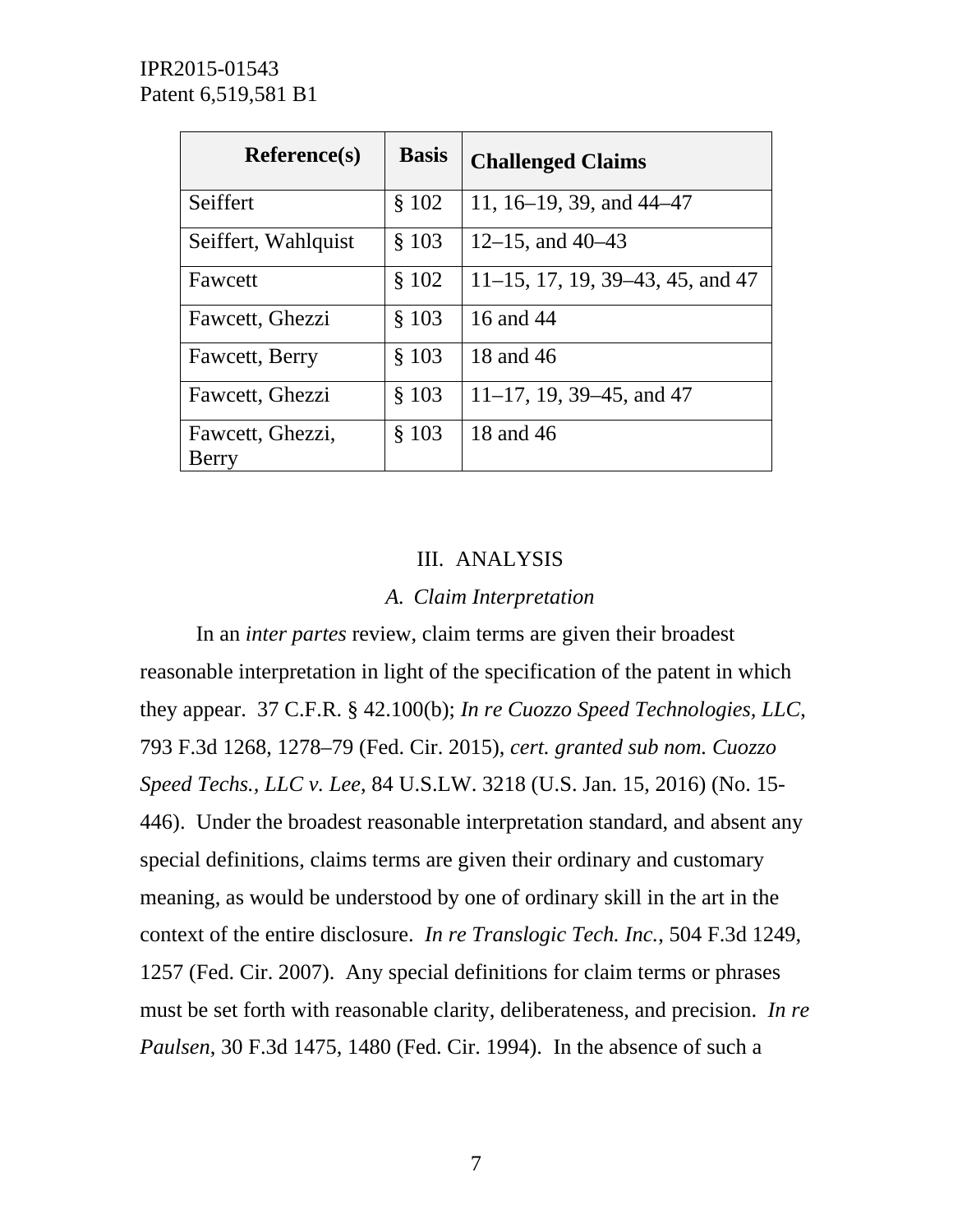definition, limitations are not to be read from the specification into the claims. *See In re Van Geuns*, 988 F.2d 1181, 1184 (Fed. Cir. 1993).

 Against this backdrop, we consider the parties' claim construction arguments. Petitioner proposes a claim construction for each of the following claim terms: "discovery rule," "discovery agent," "separate code sequences," and "passively." Pet. 4–10. IV challenges Petitioner's proposed construction of "discovery agent" and proffers its own construction. Prelim. Resp. 8–10. We, however, need not assess the parties' proposed constructions because they are not necessary to resolve the dispositive issues discussed *infra*. *See Vivid Techs., Inc. v. Am. Sci. & Eng'g, Inc.*, 200 F.3d 795, 803 (Fed. Cir. 1999) ("only those terms need be construed that are in controversy, and only to the extent necessary to resolve the controversy").

### *B. Grounds Based on Seiffert*

Petitioner challenges claims 11, 16–19, 39, and 44–47 as anticipated under 35 U.S.C. § 102(b) by Seiffert. Pet. 17–26, 30–33. In addition, Petitioner challenges claims 12–15, and 40–43 as obvious under 35 U.S.C. § 103(a) based on Seiffert and Wahlquist. *Id.* at 27–31, 33–34. Petitioner explains how Seifert, or Seiffert and Wahlquist describes the subject matter of the challenged claims, and cites the Declaration of Dr. Taylor in support of the analysis advocated in the Petition. Pet. 17–34. IV counters that Seifert does not disclose that the generated information is communicated back to the sender of the discovery rule. Prelim. Resp. 13–18.

We have reviewed the parties' explanations and supporting evidence. Given the evidence of record, we are not persuaded that Petitioner has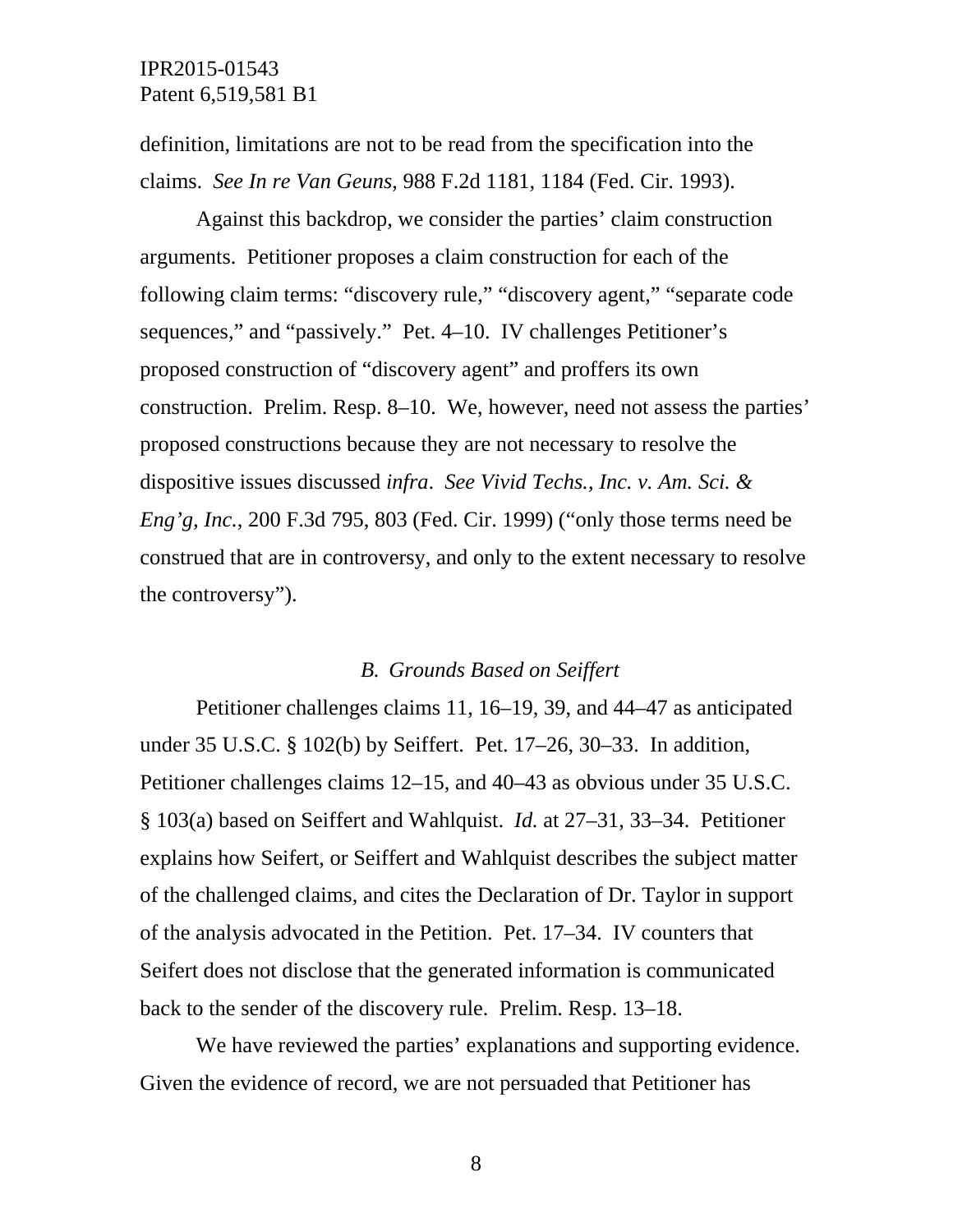demonstrated a reasonable likelihood of prevailing on its assertion that challenged claims 11, 16–19, 39, and 44–47 are anticipated by Seiffert. Nor are we persuaded by Petitioner that claims 12–15, and 40–43 would be obvious based on the combination of Seiffert with Wahliqust. We begin our analysis with a brief overview of Seiffert, and then we address the parties' contentions in turn.

### *1. Overview of Seiffert (Ex. 1005)*

Seiffert, titled "Monitoring Architecture," was filed on May 17, 1996 and issued on March 17, 1998. Ex. 1005 [54], [22], and [45]. Seiffert is directed to an automated method of monitoring a plurality of remotely located managed systems using rules. *Id.* at 1:9–11. As shown in Figure 1, reproduced below, computer system 100 includes subsystem 10, referred to as control point C, and subsystems 20, 30, referred to as Managed Subsystem A and Managed Subsystem B.



Figure 1 is a diagrammatic view of computer system 100.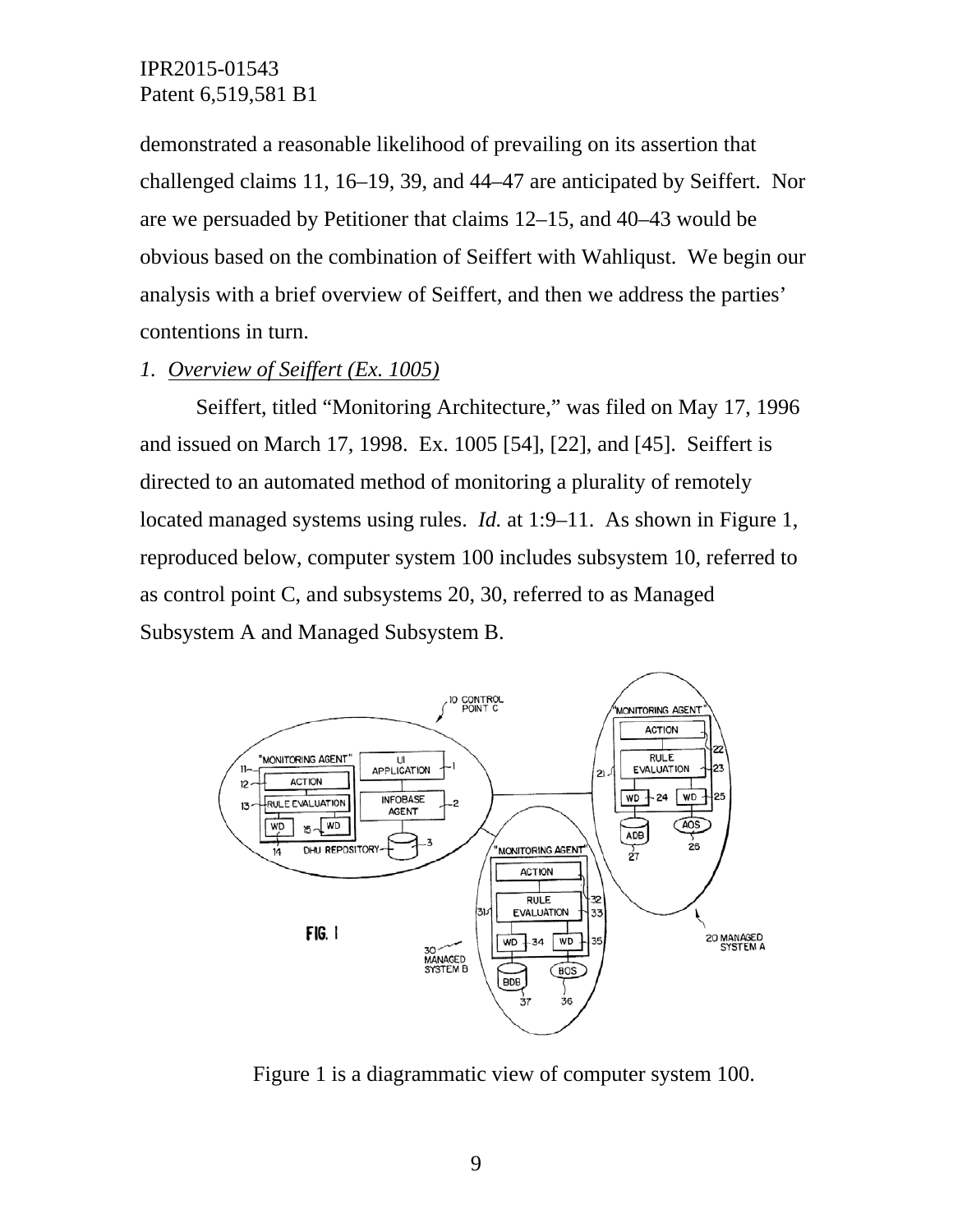*Id.* at 4:21–23. Monitoring agent 11 is part of control point C and includes action agent 12, rule evaluator module 13, and watchdog agents 14, 15. *Id.* at 4:56–59. Similarly, monitoring agent 21 includes action agent 22, rule evaluator module 23, and watchdog agents 24, 25 (*id.* at 5:13–15) and monitoring agent 31 includes action agent 32, rule evaluator module 33, and watchdog agents 34, 35 (*id.* at 5:27–29). Monitoring agents 11, 21 and 31 enable the system administrator to monitor computer system 100 using watchdogs, i.e. "a process, which operates on one of the watchdog agents." *Id.* at 5:36–37. The system administrator programs rule evaluator modules 13, 23, 33 with one or more watchdog rules, i.e., "a condition or set of conditions evaluated based on the values returned by one or more watchdog checks." *Id.* at 5:52–54.

In operation, after the system administrator defines the watchdog check, it is transferred to infobase agent 2 and stored in data repository 3 until determined to transfer to the watchdog agent, and the watchdog agent is configured to execute the watchdog check. *Id.* at 6:15–29. Watchdog rules defined by the system administrator are transferred to infobase agent 2, and stored in data repository 3, until determined time to transfer to the global or local rule evaluator. *Id.* at 6:37–67. By way of example, the steps performed by the system administrator to monitor log-ins to Managed System A is described. *Id.* at 8:20–11:65.

### *2. Discussion*

Petitioner relies on Seiffert to describe each of the limitations recited in challenged independent claims 11 and 39. Common to each of independent claims 11 and 39 is the "communicating the information across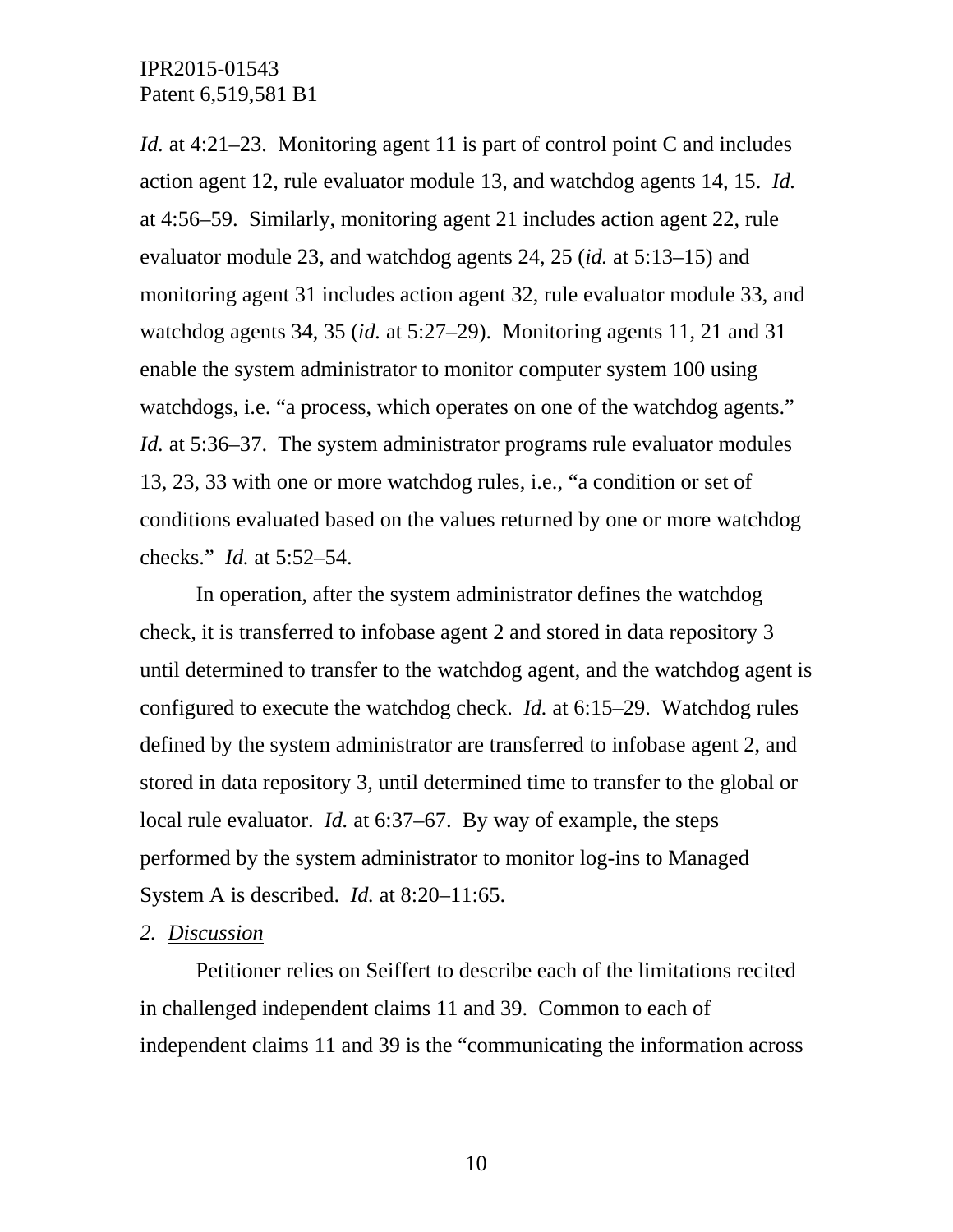-

the communication link back to the sender of the discovery rule" ("communicating") limitation.2 Ex. 1004, 11:43–44, 13:21–22.

### *a. Anticipation by Seiffert*

A claim is anticipated if each limitation of the claim is disclosed in a single prior art reference arranged as in the claim. *Net MoneyIN, Inc. v. VeriSign, Inc.*, 545 F.3d 1359, 1369 (Fed. Cir. 2008). As recently reiterated by the Federal Circuit, "a reference can anticipate a claim even if it 'd[oes] not expressly spell out' all the limitations arranged or combined as in the claim, if a person of skill in the art, reading the reference, would 'at once envisage' the claimed arrangement or combination." *Kennametal, Inc. v. Ingersoll Cutting Tool Co.*, 780 F.3d 1376, 1381 (Fed. Cir. 2015) (citing *In re Petering*, 301 F.2d 676, 681 (CCPA 1962)). We analyze the ground based on anticipation in accordance with the above-stated principles.

### *Claims 11 and 39*

Relying on the testimony of Dr. Taylor, Petitioner asserts that the "communicating" limitation is satisfied by the disclosure in Seiffert of how an exemplary system prohibits further logins when the managed system is overloaded. Pet. 24–25 (citing Ex. 1001 ¶¶ 112–113, 176). To support its contention that Seiffert discloses that the generated information is provided to the appropriate action agent(s), i.e., "one or more of action agent 12 on Control Point C, action agent 22 on Managed System A, or action agent 32 on Managed System B" (*id.* at 25 (citing Ex. 1005, 5:56–58; Ex. 1001 ¶ 112)), Petitioner directs our attention to the passage in Seiffert describing how "[t]he action(s) specified by the rule evaluator is carried out by at least

<sup>&</sup>lt;sup>2</sup> Claim 11 is a method claim, and claim 39 is an apparatus claim directed to a computer readable medium.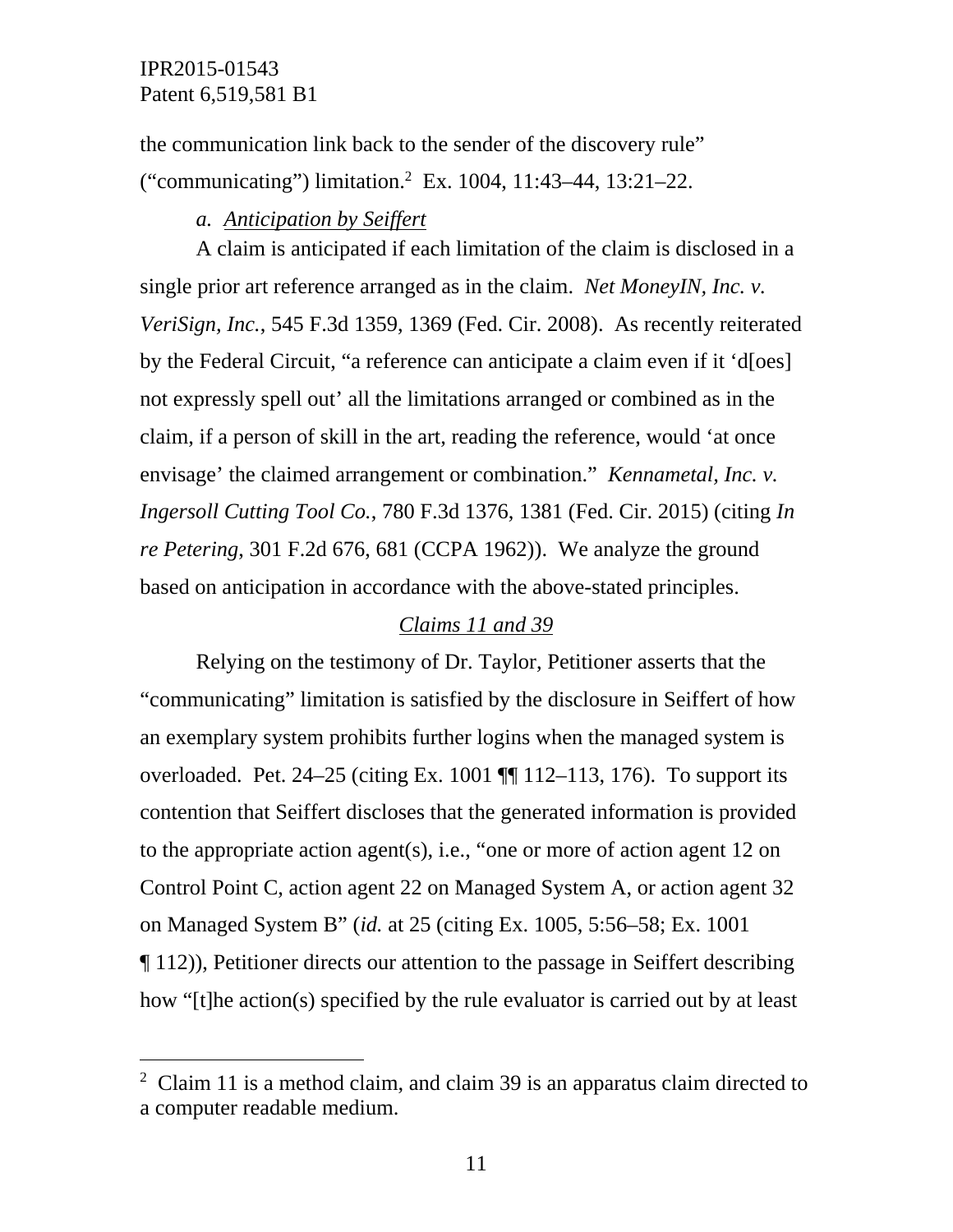one of the action agents 12, 22, 32." Ex. 1005, 5:56–58 (emphasis omitted). Relying again on the testimony of Dr. Taylor and this same passage from Seiffert, Petitioner argues "[w]hen the generated information relates to an action to be taken by the control point, performance issues, or the system as a whole, then the action agent of the control point receives the generated information." Pet 26 (citing Ex. 1001 ¶¶ 113–114, Ex. 1005, 5:56–58.). Because control point C has a user interface enabling the system administrator to interact with and manage other subsystems, as well as maintain a repository of information about the managed systems, Petitioner surmises that "any changes resulting from a rule would be received by the control point and reflected in the repository." *Id.* (citing Ex. 1001 ¶ 114; Ex. 1005, 4:47–55, 6:9–14).

In response, IV contends that Seiffert does not disclose the "communicating" limitation. Prelim. Resp. 13–18. Specifically, IV argues that Seiffert describes how information generated by local watchdog rules remains at the local Managed System, thus such information "is never communicated back to the Control Point." *Id.* at 14. Based on Petitioner's reliance on control point C as the "sender" of the discovery rule (Pet. 18), IV argues that "any reliance in the Petition of communicating the generated information to Managed System A or Managed System B is misplaced since this would not be a communication of the generated information back to the *sender* of the discovery rule." Prelim. Resp. 15 (emphasis added). IV contends that the petition's assertion that "the control point user interface receives watchdog check values" (Pet. 26), improperly confuses claim elements. *Id.* at 16. Additionally, IV challenges Petitioner's assertion that "watchdog check values equate to the claimed 'data [that] is collected by the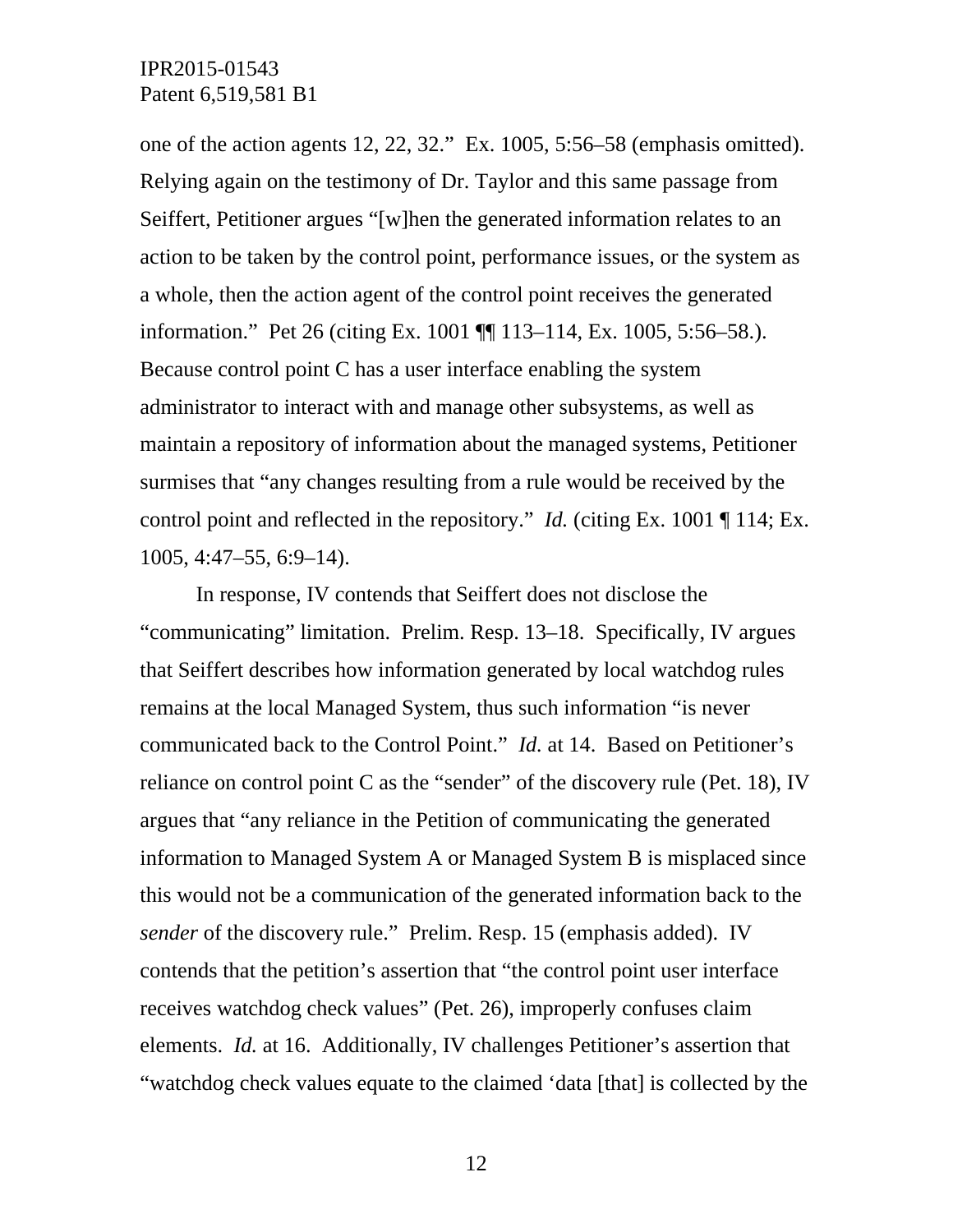discovery agents' (Petition at 23) while the output of the rule evaluators is the claimed 'information' generated by a discovery rule (Petition at 21)." Prelim. Resp. 16. According to IV, information generated by the local watchdog rule in Seiffert is not sent to control point C or any other Managed System. *Id.* at 17 (citing Ex. 1005, 6:59–67).

Petitioner does not direct us to, nor can we find, any recitation in Seiffert expressing that the information generated by transmitting a watchdog rule from control point C to Managed System A and applying the rule to values returned by watchdog checks within Managed System A, is also communicated back to control point C. *See* Pet. 24–26. Indeed, the passage of Seiffert cited by Petitioner is silent with respect to any correlation between action agent 12, 22, and 33 that carries out the specified action(s) and a particular rule evaluator module 13, 23, and 33. *See* Ex. 1005, 5:49– 58. Petitioner's argument, i.e., because control point C maintains information about Managed Systems A and B and the computer system as a whole, it would receive any changes resulting from a rule, is not supported by a sufficient factual basis. *See* Pet. 26 (citing Ex. 1001 ¶ 114; Ex. 1005,  $4:47-55, 6:9-14$ .

We also are not persuaded by Dr. Taylor's supporting testimony because it is not supported by underlying facts. *See* 37 C.F.R. § 42.65. For example, Dr. Taylor testifies that

one of ordinary skill in the art would have understood, even when a particular action is not required of the control point subsystem, the information generated is received there to facilitate system management.

(Ex. 1001 ¶113). In addition, Dr. Taylor testifies that: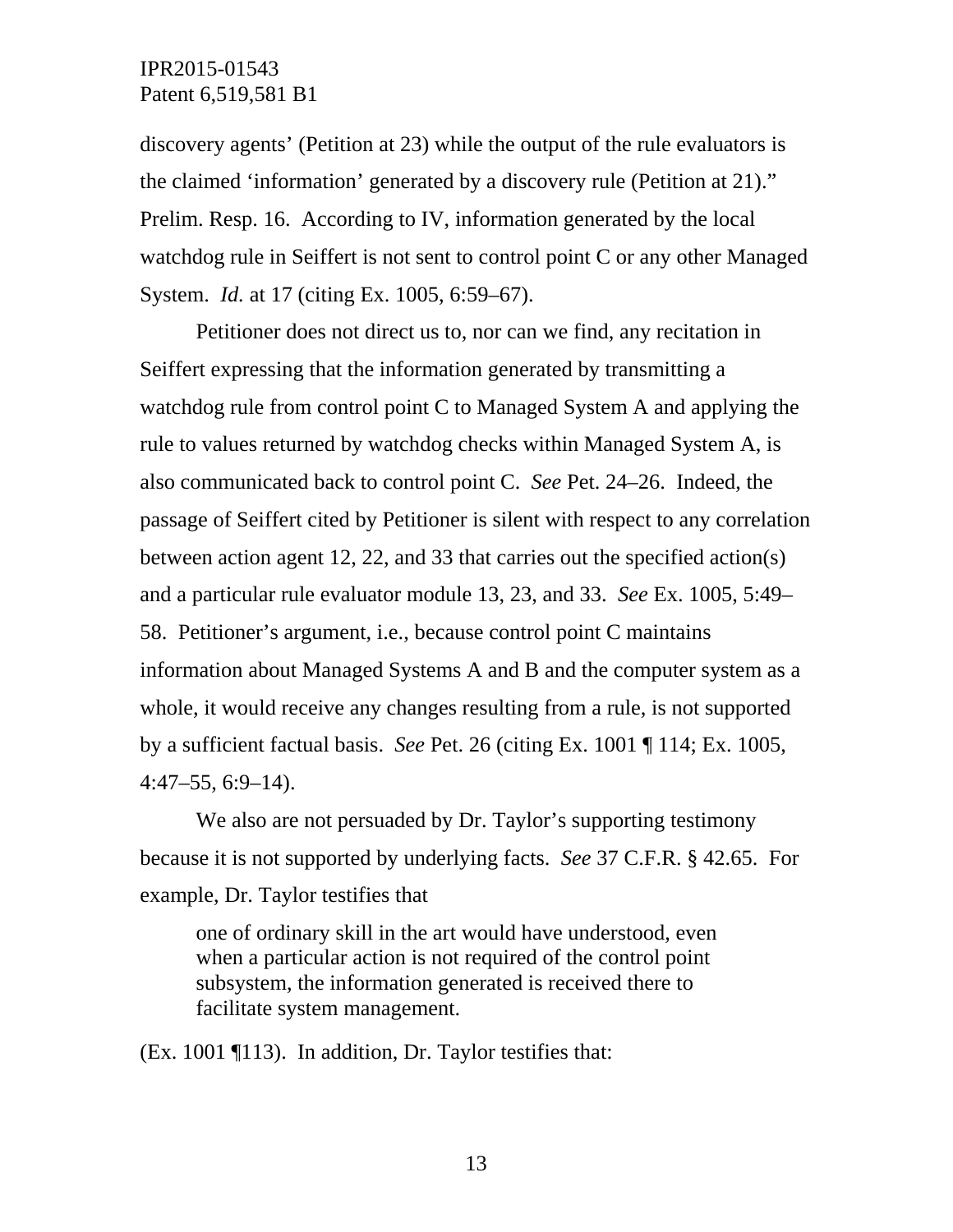one of ordinary skill would understand, any changes to the system resulting from a rule's action would be reflected in updates to this database.

*(Id.* ¶ 114). Thus, we understand Dr. Taylor to testify that Seiffert's control point C necessarily could perform the same function of receiving the information from Managed System A. "Inherency, however, may not be established by probabilities or possibilities. The mere fact that a certain thing may result from a given set of circumstances is not sufficient." *In re Robertson*, 169 F.3d 743, 745 (Fed Cir. 1999). Although Seiffert's system may indeed be capable of communicating the generated information, mere probabilities or possibilities fall short of demonstrating that the missing descriptive matter is necessarily present in Seiffert, as is required for a ground based on anticipation.

More persuasive, however, is IV's contention that the information would not be communicated from Managed System A to control point C because "[t]he entire purpose of Seiffert's local watchdog rules is actually to permit a managed system to operate *independently* to reduce network bandwidth usage and reduce the processing load by the central point." Prelim. Resp. 3. As such, we are not persuaded that Petitioner has demonstrated sufficiently the "communicating" limitation recited in independent claims 11 and 39.

Based on the record before us, Petitioner has not demonstrated a reasonable likelihood that it will prevail on its assertion that independent claims 11 and 39 are anticipated by Seiffert.

## *Claims 16–19, and 44–47*

As explained above, claims 16–19, and 44–47 depend directly or indirectly from independent claims 11 or 39 respectively. By virtue of their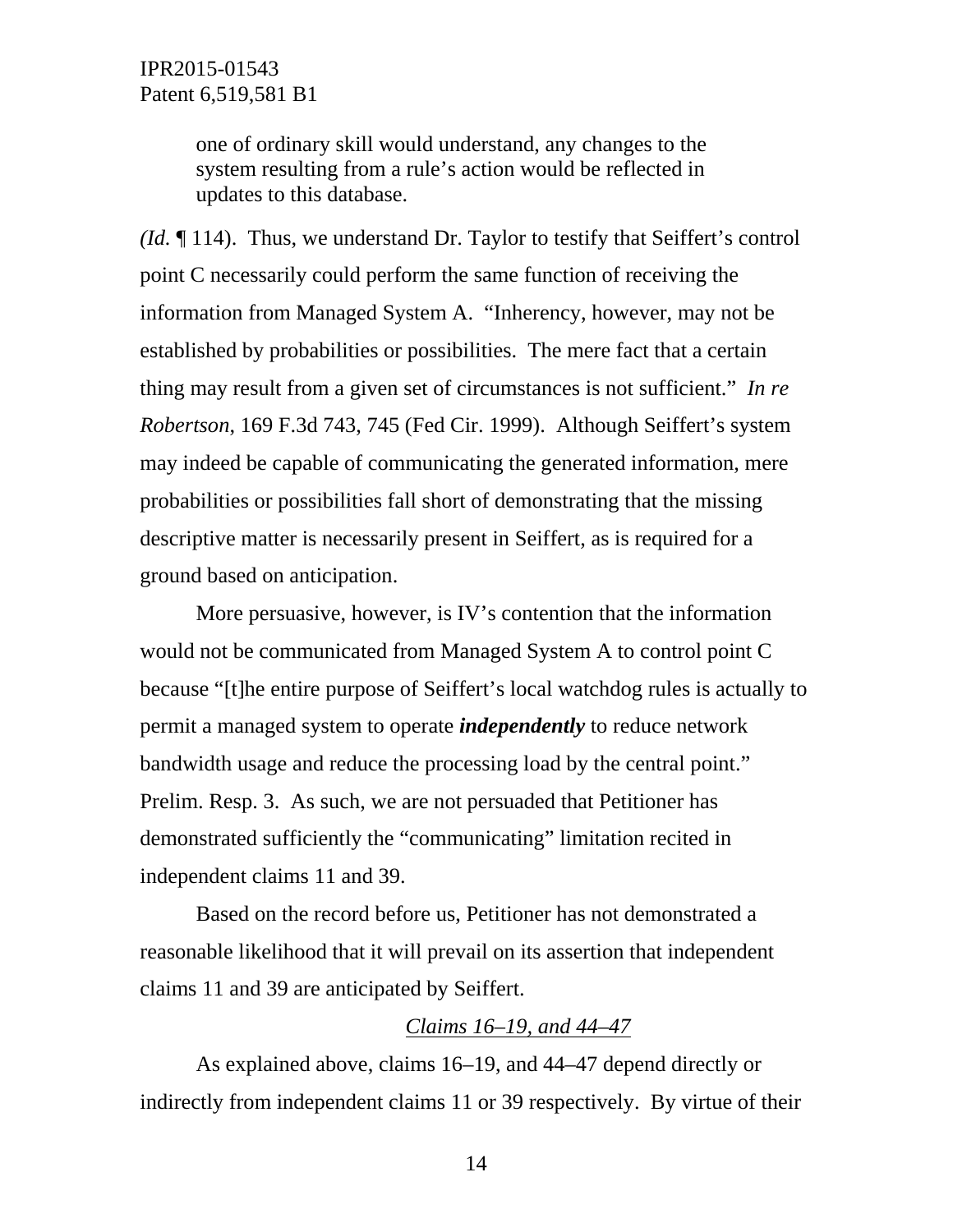dependency, each of claims 16–19 and 44–47 incorporate the same limitations as their underlying base claim. For the reasons discussed *supra* with respect to claims 1 and 39, Petitioner has not demonstrated a reasonable likelihood that it will prevail on its assertion that claims 16–19, and 44–47 that depend from claim 1 and 39 respectively are anticipated by Seiffert.

### *b. Obviousness Based on Seiffert and Wahlquist*

Petitioner contends that dependent claims 12–15 and 40–43 are unpatentable under 35 U.S.C. § 103 over the combination of Seiffert and Wahlquist. Pet. 27–30, 33–34. Petitioner does not rely on Wahlquist to remedy the deficiencies of Seiffert with respect to the "communicating" limitation, as discussed above in the context of the ground of anticipation asserted against independent claims 11 and 39. *Id.* Consequently, Petitioner has not demonstrated a reasonable likelihood that it will prevail on its assertion that claims 12–15, and 40–43 would have been obvious over the combination of Seiffert and Wahlquist.

### *C. Grounds Based on Fawcett*

Next, Petitioner challenges claims 11–15, 17, 19, 39–43, 45, and 47 as anticipated under 35 U.S.C. § 102 by Fawcett. Pet. 34–42, 45–46, and 47. Additionally, Petitioner challenges claims 16 and 44 as obvious under 35 U.S.C. § 103(a) based on the combination of Fawcett and Ghezzi (*id.* at 42– 45, 47–49); and claims 18 and 46 as obvious under 35 U.S.C. § 103(a) based on the combination of Fawcett and Berry (*id.* at 46–47, 49–51). Petitioner alternatively challenges the patentability of claims 11–17, 19, 39–45, and 47 as obvious under 35 U.S.C. § 103(a) based on Fawcett and Ghezzi, and claims 18 and 46 as obvious based on Fawcett, Ghezzi and Berry. *Id.* at 51–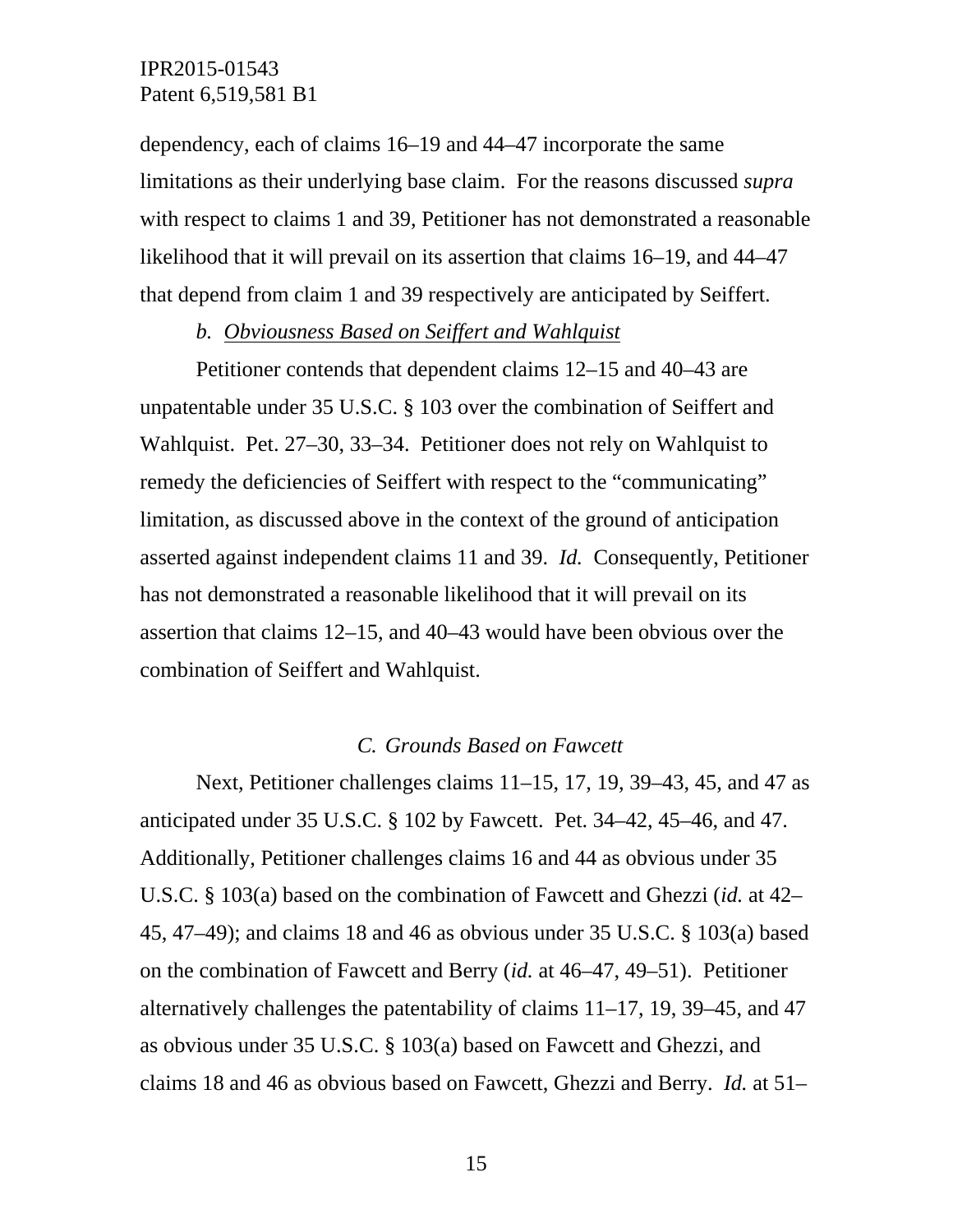52. As previously noted, Petitioner further cites the Declaration of Dr. Taylor in support of the analysis advocated in the Petition. Ex. 1001. IV counters that Fawcett does not disclose transmission of a discovery rule across a communication link to a computer system. Prelim. Resp. 24–28.

We have reviewed the parties' contentions and supporting evidence. Given the evidence of record, we are not persuaded that Petitioner has demonstrated a reasonable likelihood of prevailing on its assertion that challenged claims  $11-15$ , 17, 19, 39–43, 45, and 47 are anticipated by Fawcett. Nor are we persuaded that claims 16 and 44 are obvious based on the combination of Fawcett and Ghezzi, nor that claims 18 and 46 are obvious based on the combination of Fawcett and Berry. Likewise unpersuasive are Petitioner's alternative arguments challenging claims 11– 17, 19, 39–45, and 47 as obvious based on the combination of Fawcett and Ghezzi, and claims 18 and 46 as obvious based on the combination of Fawcett, Ghezzi and Berry. After a brief overview of Fawcett, we address the parties' contentions in turn.

### *1. Overview of Fawcett (Ex. 1006)*

Fawcett, titled "System and Mothed for Providing Automated Customer Support," was filed on July 18, 1995 and issued on October 14, 1997. Ex. 1006, [54], [22], and [45]. Fawcett is directed to automated support for computer products, and in particular to providing support using a voice/data modem. *Id.* at 1:5–7. The product support services ("PSS") system includes client 38 (e.g., computer center) and server 40 (e.g., customer's personal computer) in communication via socket connection 36. *Id.* at 3:60–64, 4:1–3. The server includes diagnostic interpreters 48 (e.g., client software that initiates diagnostic command and interprets the results)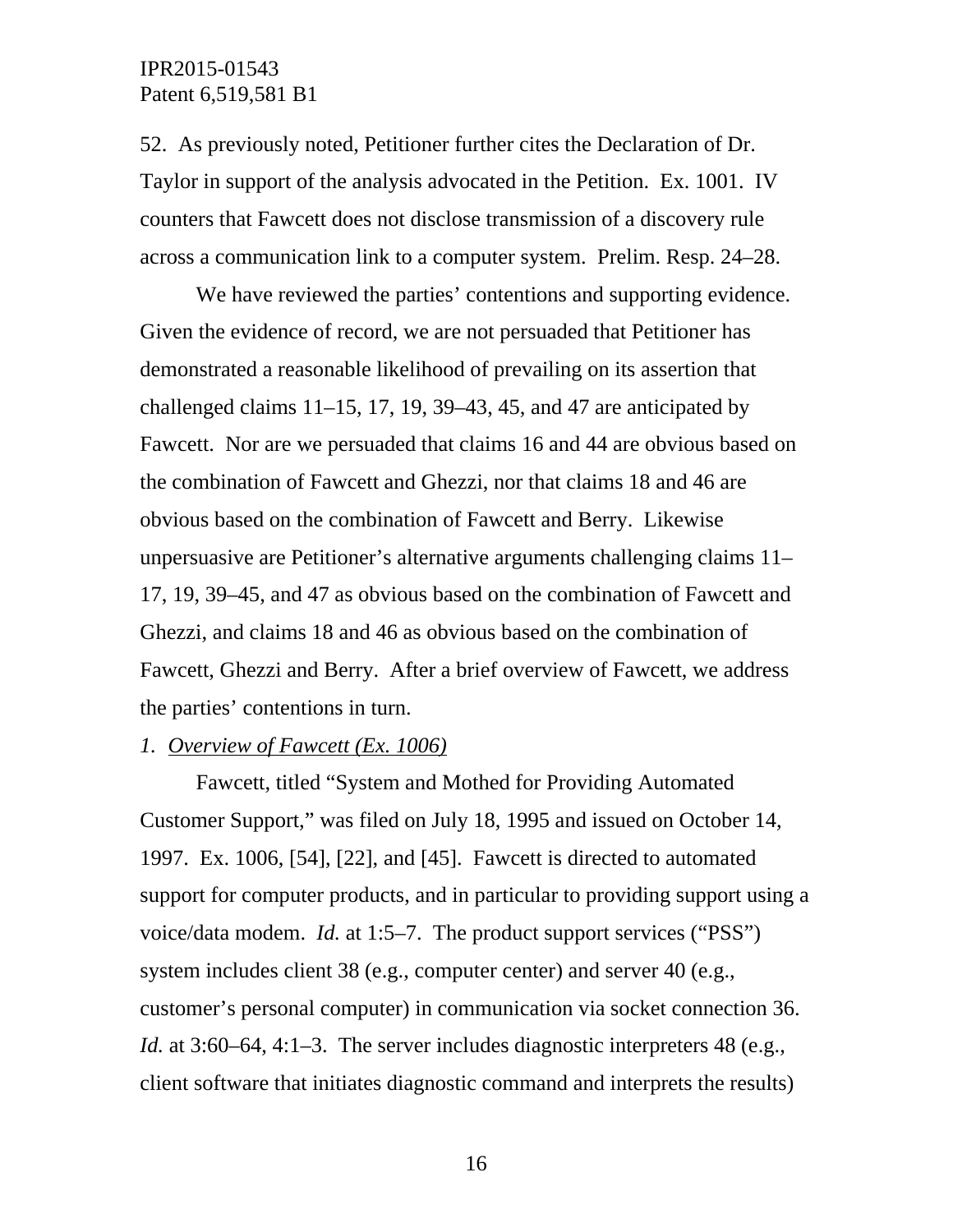and diagnostic agents 50 (e.g., server software that executes commands issued by the diagnostic interpreter and returns results to the PSS). *Id.* at 4:34–41. The PSS can command the diagnostic agent 50 on customer computer 40 to perform tasks, such as downloading a diagnostic application, or executing a resident diagnostic application, receiving and reviewing results. *Id.* at 10:25–51.

### *2. Discussion*

Petitioner asserts that Fawcett describes each of the limitations recited in challenged independent claims 11 and 39, as well as the claims that depend therefrom. IV challenges the sufficiency of Petitioner's proofs in several respects that we discuss *infra*.

### *a. Anticipation by Fawcett*

Independent claims 11 and 39 each recites in relevant part, "receiving a discovery rule across a communication link from a sender." Ex. 1004, 11:36–37. Petitioner argues that the disclosure in Fawcett regarding sending "data evaluation code of a diagnostic agent" across a communication link from the PSS center satisfies this limitation. Pet. 35–36 (citing Ex. 1001 ¶¶ 85, 212–215, and 264; Ex. 1006, 3:60–4:6, 4:64–5:1–4, and Figure 4). Specifically, that the diagnostic agents include both collection code and data evaluation code because "[t]he diagnostic agents perform both collection tasks and data evaluation tasks." *Id.* at 36 (citing Ex. 1001 ¶¶ 213–214; Ex. 1006, 10:27–50). Petitioner asserts that "[t]he data evaluation code of a diagnostic agent (i.e., discovery rule) is applied to data about the customer's computer to generate diagnostic information." *Id.* at 36–37 (citing Ex. 1001 ¶ 213; Ex. 1006, 10:27–50). Petitioner thus maintains that "[b]ased on the evaluation of collected data, the data evaluation code of the diagnostic agent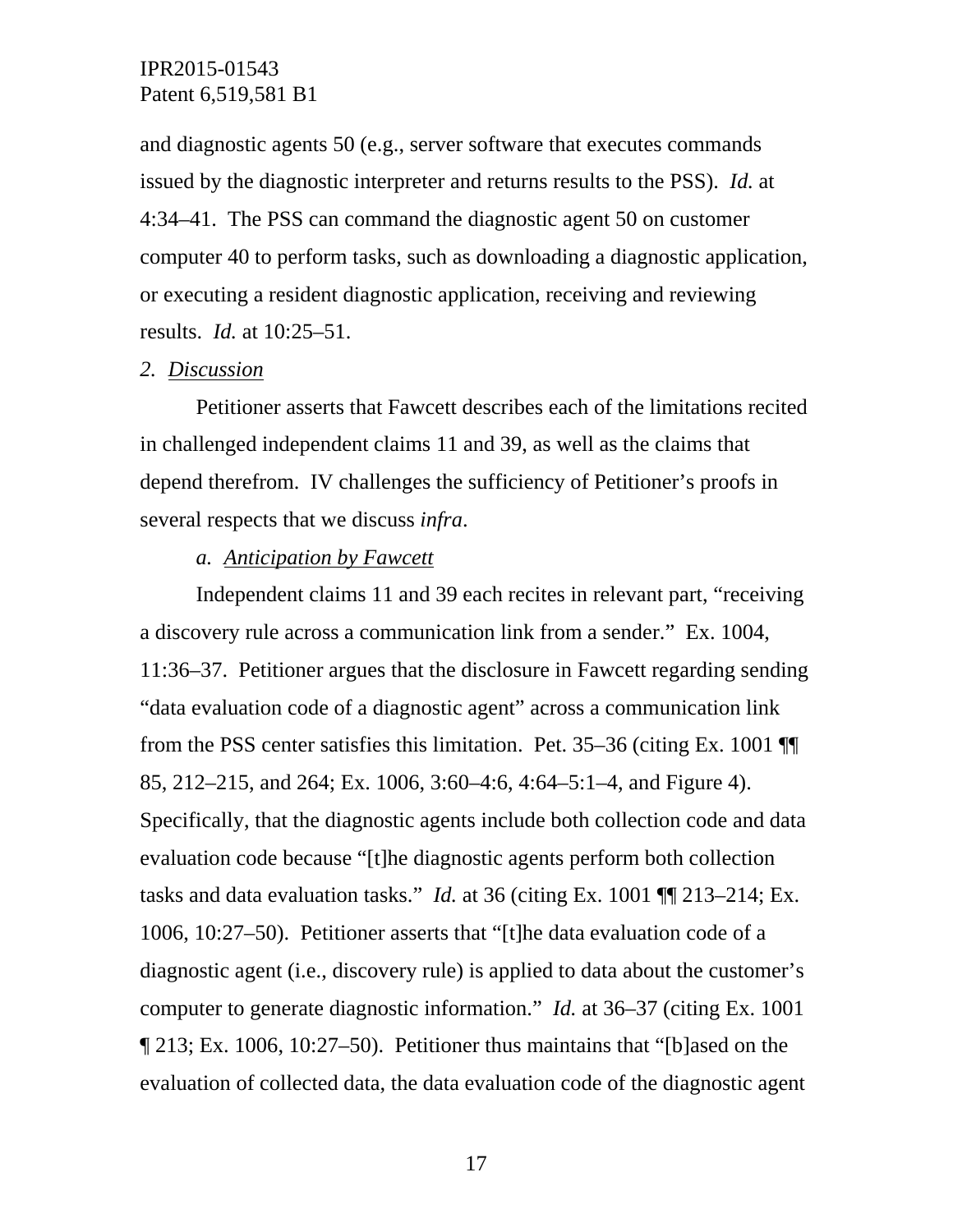can trigger additional actions to facilitate remote diagnostics of the customer's computer." *Id.* at 37. Petitioner additionally cites this same disclosure in Fawcett regarding the diagnostic agent to demonstrate that Fawcett satisfies the "discovery agent" claim term. *Id.* at 38–40. Specifically, that the data collection code of the diagnostic agent collects data about the customer's computer. *Id.* at 38 (citing Ex. 1001 ¶¶ 225–227, 266).

 IV counters that Fawcett does not disclose a discovery agent because Fawcett does not describe the diagnostic agent as having data evaluation code. Prelim. Resp. 24. This terminology was coined by Petitioner's expert, Dr. Taylor, according to IV, "to divide Fawcett's single diagnostic agent into two separate components to enable Petitioner to simultaneously read Fawcett's diagnostic agent on both the claimed 'discovery agent' and the claimed 'discovery rule.'" *Id.* According to IV, the explicit disclosure in Fawcett regarding the diagnostic interpreter performing the evaluation of data, and not the diagnostic agent, contradicts Petitioner's interpretation of Fawcett's diagnostic agent. *Id.* at 25 (citing Ex. 1006 4:33–40). IV supports its position by pointing out that "Fawcett notes that the functionality of updating an operating system 'is implemented in diagnostic applications, each consisting of a diagnostic interpreter and a diagnostic agent.'" *Id.* at 26 (citing Ex. 1006, 10:51–53).

We are not persuaded by Petitioner that Fawcett discloses the "discovery rule" claim element recited in challenged claim 11 and 39. Petitioner's arguments and evidence do not explain sufficiently how the disclosure in Fawcett regarding the diagnostic agent satisfies both the "discovery rule" and "discovery agent" claim elements. Like IV, our review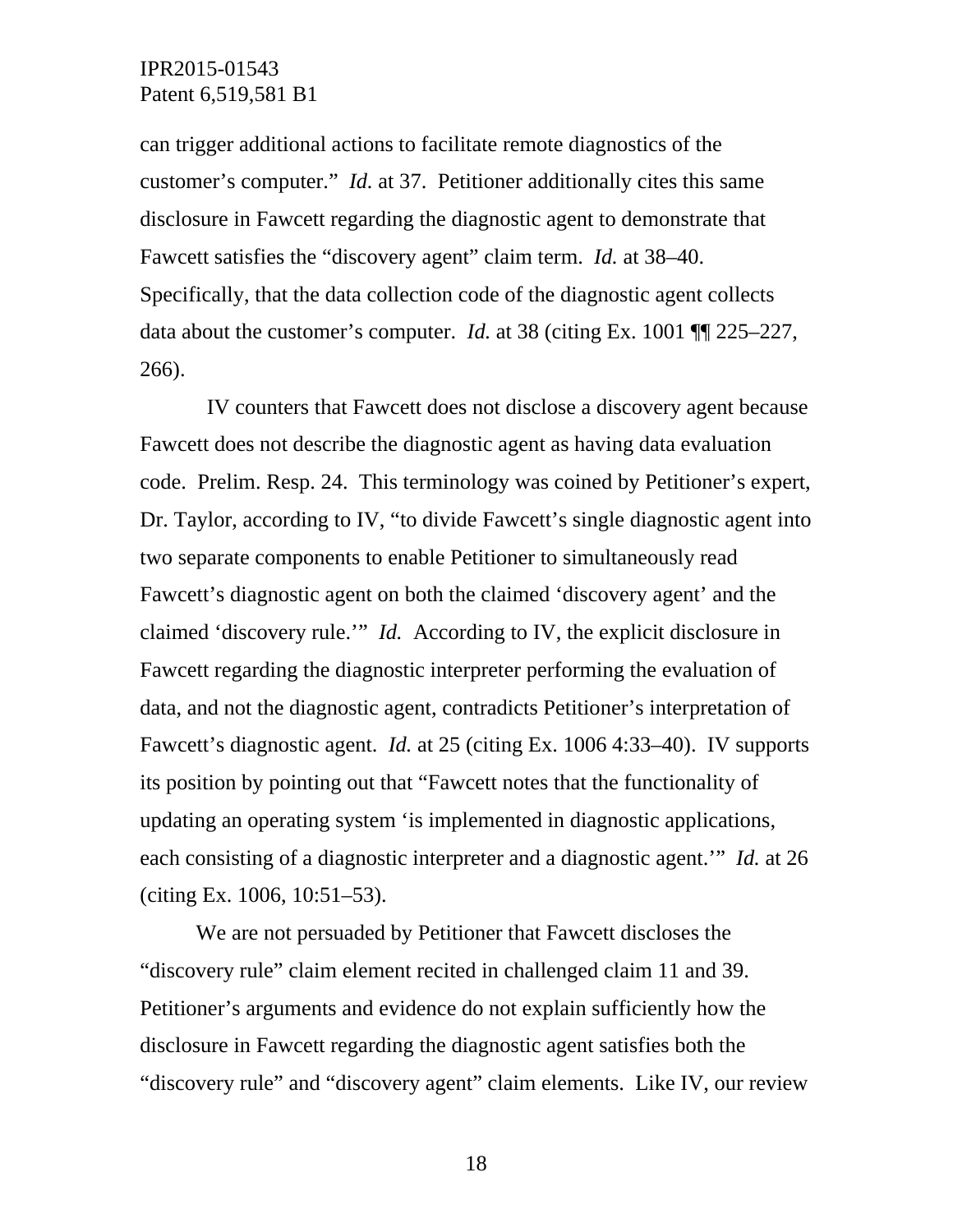of Fawcett does not reveal disclosure of "data evaluation code" as part of the diagnostic agent. The mere probability or possibility of "data evaluation code" residing within the diagnostic agent of Fawcett falls short of demonstrating that the missing descriptive matter is necessarily present in Fawcett, as is required for a ground based on anticipation.

Moreover, the conclusory analysis proffered by Petitioner's declarant, Dr. Taylor, is not supported adequately by evidence demonstrating that one of skill in the art would understand Fawcett's diagnostic agent as including "data evaluation code." *See* 37 C.F.R. § 42.65(a) ("Expert testimony that does not disclose the underlying facts or data on which the opinion is based is entitled to little or no weight."); *Ashland Oil, Inc. v. Delta Resins & Refractories, Inc.*, 776 F.2d 281, 294 (Fed. Cir. 1985) (stating a lack of objective support for an expert opinion "may render the testimony of little probative value in [a patentability] determination."). In particular, Dr. Taylor testifies that "[t]he diagnostic agent [of Fawcett] includes data evaluation code" (Ex. 1001 ¶ 212 (citing Ex. 1006, 10:27–50)); "[t]he data evaluation code of a diagnostic agent is a discovery rule" (*id.* ¶ 213 (citing Ex. 1006, 10:27–50)); and "[b]ased on the results of its application to the data, the data evaluation code of a diagnostic agent can also trigger additional actions to facilitate remote diagnostics of the customer's computer" (*id.*). Our review of this passage from Fawcett reveals a list of exemplary tasks the PSS 38 can command the remote diagnostic agent 38 to perform. Dr. Taylor does not explain sufficiently how one of skill in the art would understand this task list to disclose the "diagnostic rule" limitation as recited in claims 11 and 39. *See Id.* ¶¶ 214, 264.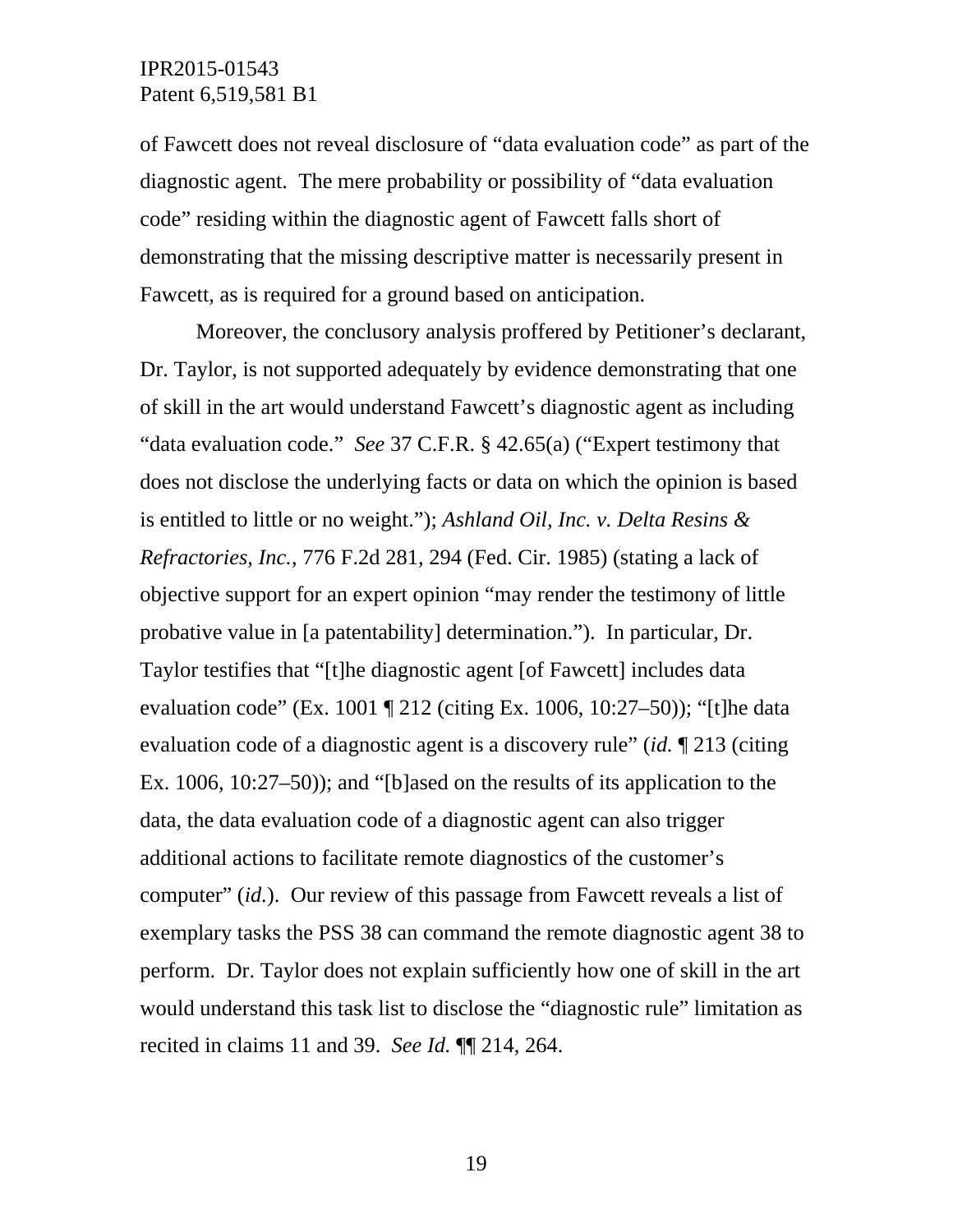$\overline{a}$ 

While the performance of these tasks may involve rules in actual operation, again, mere possibilities or probabilities fall short of demonstrating that Fawcett necessary discloses the diagnostic rule, as is required for a ground based on anticipation. Instead, IV argues persuasively that based on Petitioner's interpretation of Fawcett, using the diagnostic interpreter to update the operating system would be unnecessary if the diagnostic agent alone performed data collection and evaluation. Prelim. Resp. 26.

 Based on the record before us, Petitioner has not demonstrated a reasonable likelihood that it will prevail on its assertion that claims 11 and 39 are anticipated by Fawcett. By virtue of their dependency from claims 11 and 39 respectively, claims 12–15, 17, 19, 40–43, 45, and 47 are likewise not anticipated by Fawcett for the same reasons.

### *b. Obviousness Based on Fawcett and Ghezzi*

Petitioner contends that dependent claims 16 and 44 are unpatentable over the combination of Fawcett and Ghezzi. Pet 42–45, 47–49. In this asserted ground based on obviousness, Petitioner does not apply the teachings of Ghezzi in such a way that remedies the deficiencies of Fawcett with regards to the "discovery rule" claim element.<sup>3</sup> Therefore, for essentially the same reasons as discussed above, Petitioner has not demonstrated a reasonable likelihood that it will prevail on its assertion that claims 16 and 44 would have been obvious over the combination of Fawcett and Ghezzi.

<sup>&</sup>lt;sup>3</sup> Because Petitioner's arguments regarding Ghezzi are not persuasive, we need not consider IV's contentions disputing the public accessibility of Ghezzi. Prelim. Resp. 28–32.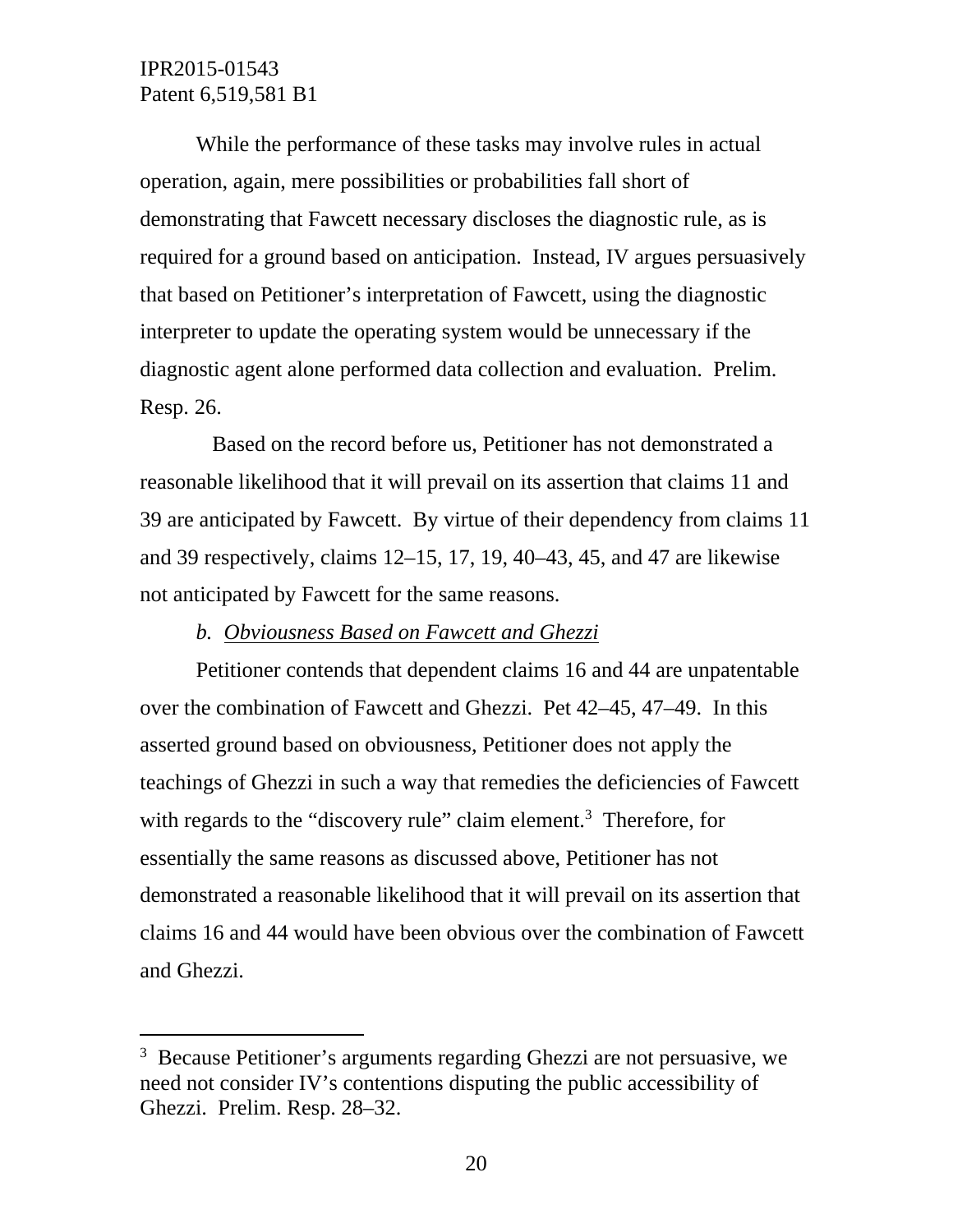### *c. Obviousness Based on Fawcett and Berry*

Petitioner contends that dependent claims 18 and 46 are unpatentable over the combination of Fawcett and Berry. Pet. 46–47, 49–51. Likewise, in this asserted ground based on obviousness, Petitioner does not apply the teachings of Berry in such a way that remedies the deficiencies in Fawcett with regards to the "discovery rule" claim element. Therefore, for essentially the same reasons discussed above, Petitioner has not demonstrated a reasonable likelihood that it will prevail on its assertion that claims 18 and 46 would have been obvious over the combination of Fawcett and Berry.

### *d. Alternative Obviousness Ground based on Fawcett*

Recognizing that the '581patent describes "a distinct separation between the discovery rule and discovery agent," Petitioner asserts that the combination of Fawcett and Ghezzi renders claims 11–17, 19, 39–45, and 47 as obvious, and "further in view of Berry renders obvious [claims] 18 and 46." Pet. 51.

A claim is unpatentable under § 103(a) if the differences between the claimed subject matter and the prior art are such that the subject matter, as a whole, would have been obvious at the time the invention was made to a person having ordinary skill in the art to which said subject matter pertains. *KSR Int'l Co. v. Teleflex Inc.*, 550 U.S. 398, 406 (2007). The question of obviousness is resolved on the basis of underlying factual determinations, including: (1) the scope and content of the prior art; (2) any differences between the claimed subject matter and the prior art; (3) the level of skill in the art; and (4) where in evidence, so-called secondary considerations. *Graham v. John Deere Co. of Kansas City*, 383 U.S. 1, 17–18 (1966). We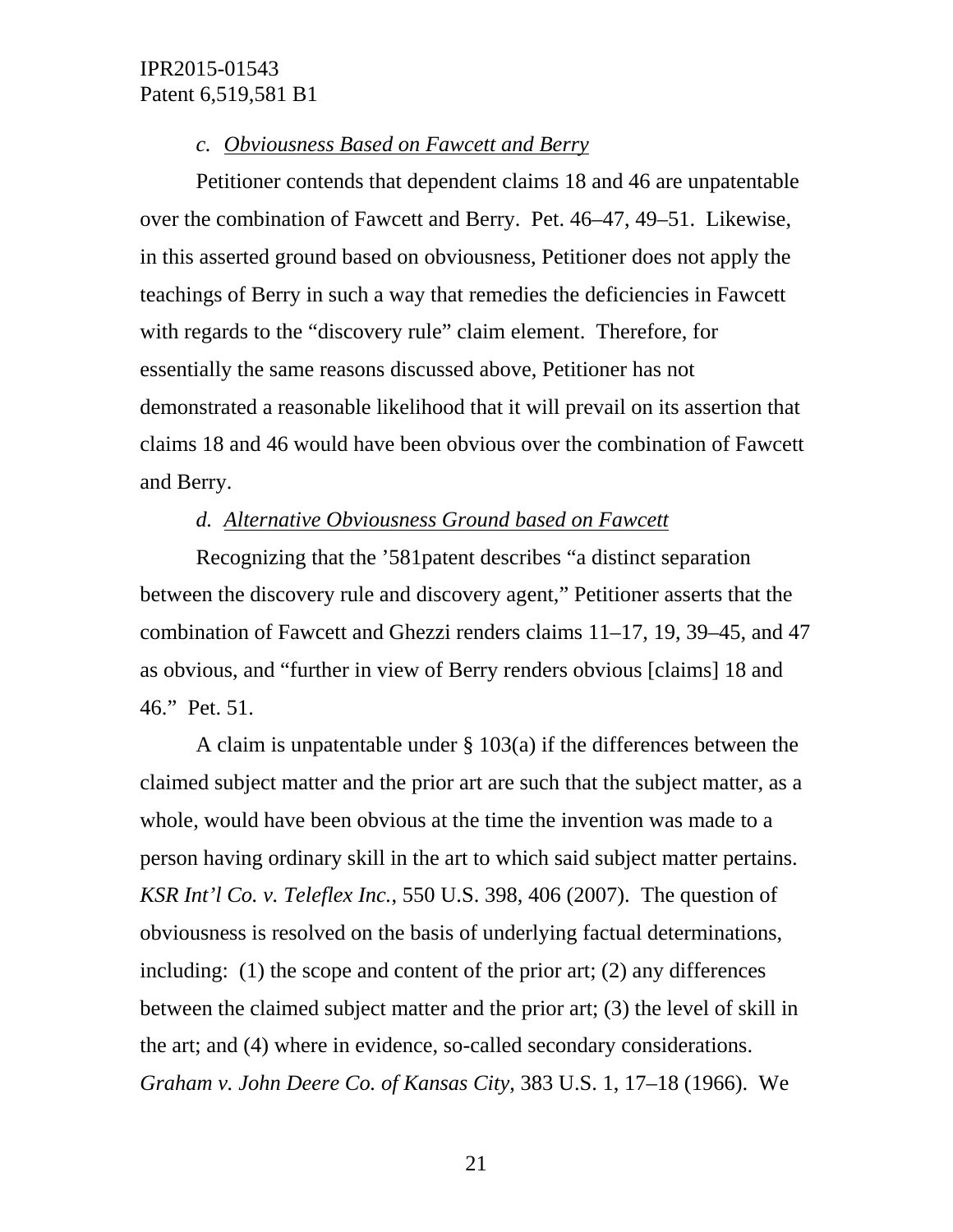analyze this ground based on obviousness in accordance with the abovestated principles.

To support its position, Petitioner directs us to consider its arguments regarding the combined teaching of Fawcett and Ghezzi in relation to claims 16 and 44, and well as Fawcett, Ghezzi and Berry in relation to claims 18 and 46. Pet. 51–52. We decline this invitation to review each of the references, as well as Petitioner's arguments with respect to each of these references, in search of the scope and content of the prior art as well as any differences between the relevant claim limitations and a particular reference.

Moreover, a ground of obviousness must include "articulated reasoning with some rational underpinning to support the legal conclusion of obviousness." *In re Kahn*, 441 F.3d 977, 988 (Fed. Cir. 2006). "[T]his analysis should be made explicit" and it "can be important to identify a reason that would have prompted a person of ordinary skill in the relevant field to combine the elements in the way the claimed new invention does." *KSR*, 550 U.S. at 418. We have considered Petitioner's arguments (Pet. 51– 52), however, Petitioner does not articulate sufficiently why or how one of ordinary skill in the art would have combined or modified the teachings and suggestions of Fawcett and Ghezzi, or Fawcett, Ghezzi or Berry, to address with sufficient specificity the differences between the claimed invention and the prior art.

 Based on the record before us, Petitioner has not demonstrated a reasonable likelihood that it will prevail on its assertion that claims 11–17, 19, 39–45, and 47 would have been obvious over the combination of Fawcett and Ghezzi. Nor has Petitioner demonstrated a reasonable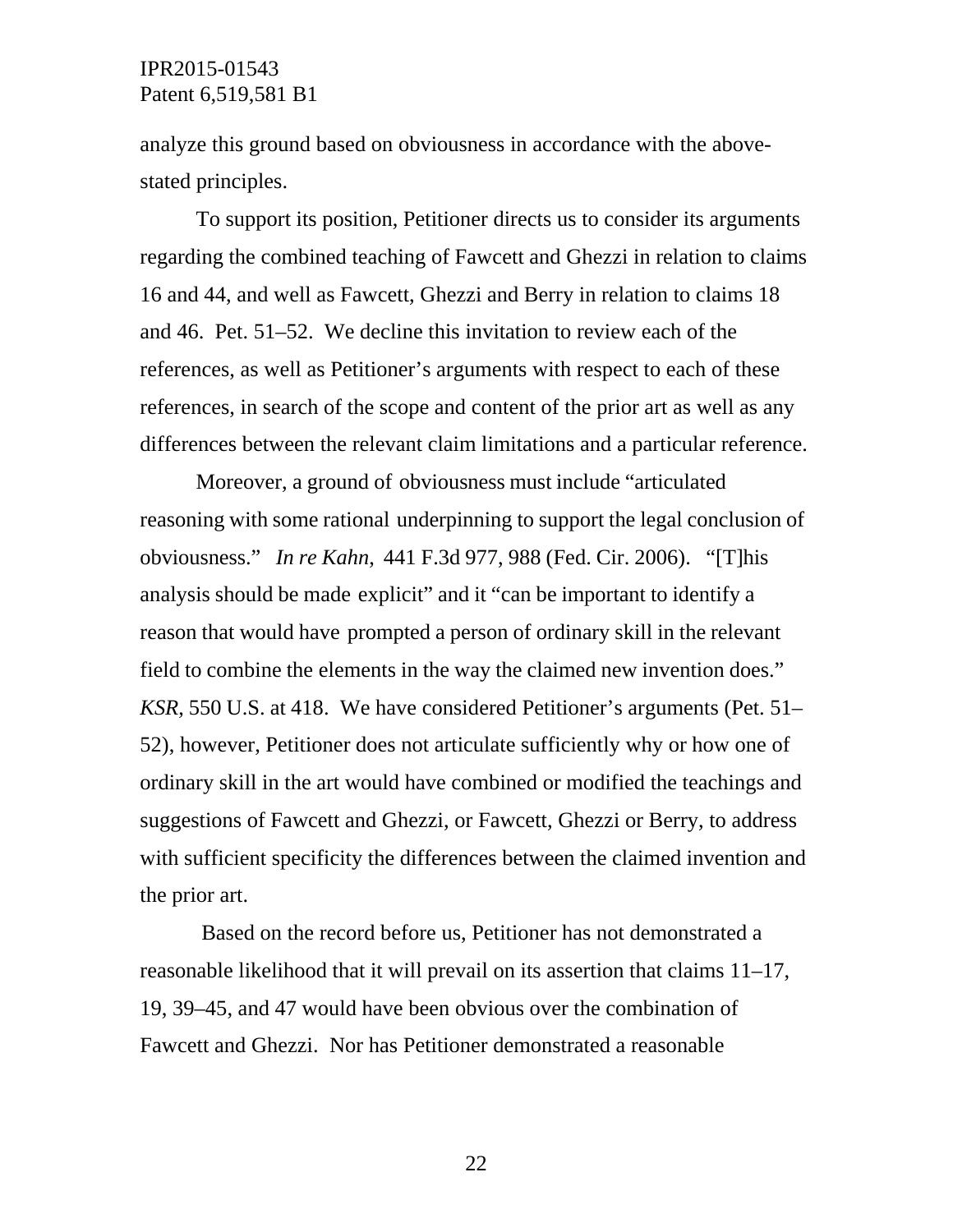likelihood that it will prevail on its assertion that claims 18 and 46 would have been obvious over the combination of Fawcett, Ghezzi, and Berry.

### *D. Participation by IV*

Because the information presented in the Petition does not demonstrate a reasonable likelihood that Petitioner would prevail with respect to at least one of the challenged claims, we need not address the parties' contentions regarding the participation of IV in this proceeding.

### IV. SUMMARY

For the foregoing reasons, we conclude that Petitioner has not demonstrated a reasonable likelihood that at least one of the challenged claims is unpatentable based on the asserted grounds. We, therefore, do not institute an *inter partes* review on any of the asserted grounds as to any of the challenged claims.

#### V. ORDER

In consideration of the foregoing, it is hereby: ORDERED that the Petition is DENIED and no trial is instituted.